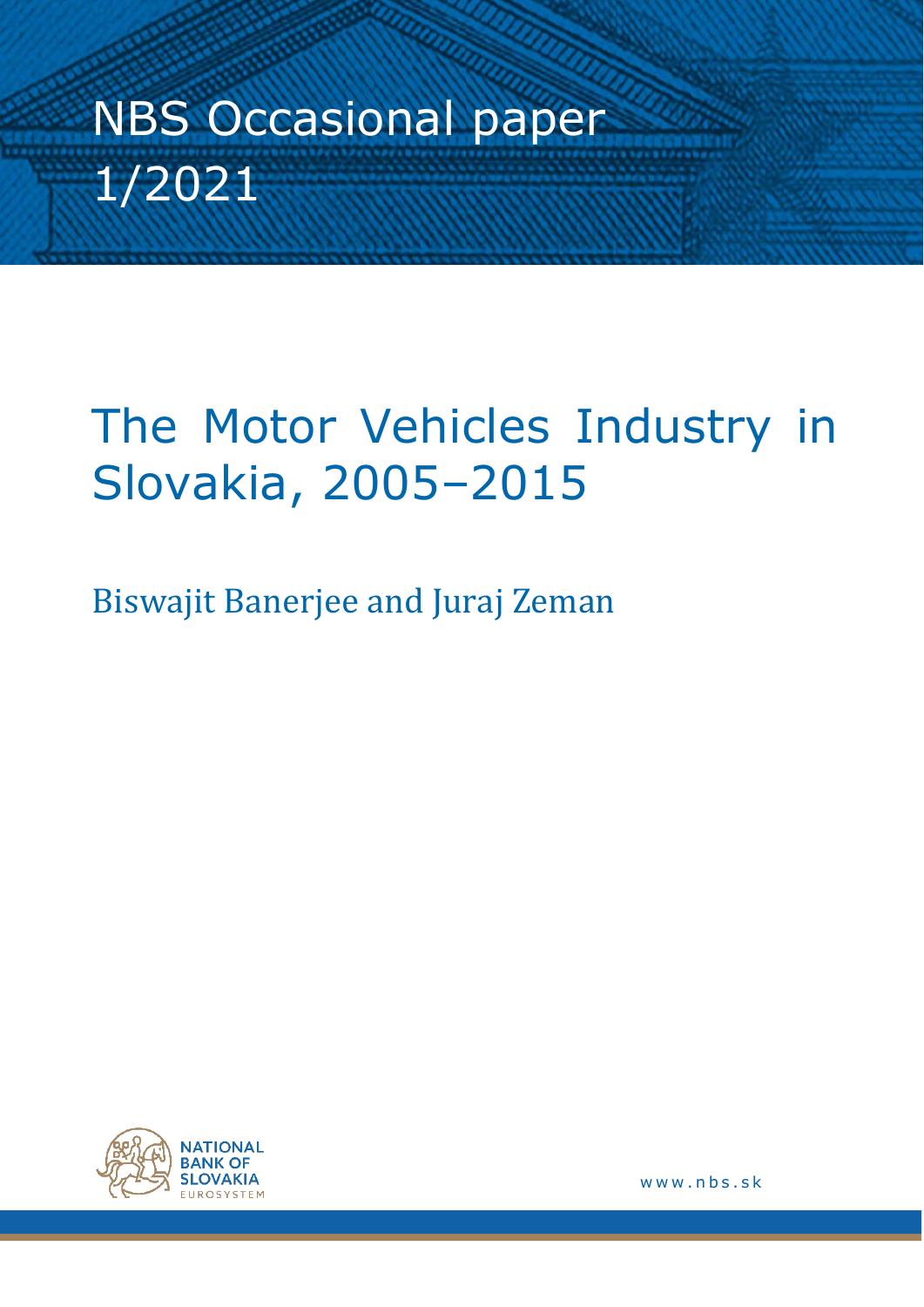

© Národná banka Slovenska 2021

research@nbs.sk

This publication is available on the NBS website

www.nbs.sk/en/publications-issued-by-the-nbs/research-publications

The views and results presented in this paper are those of the authors and do not necessarily represent the official opinion of the National Bank of Slovakia.

ISSN 2585-9277 (online)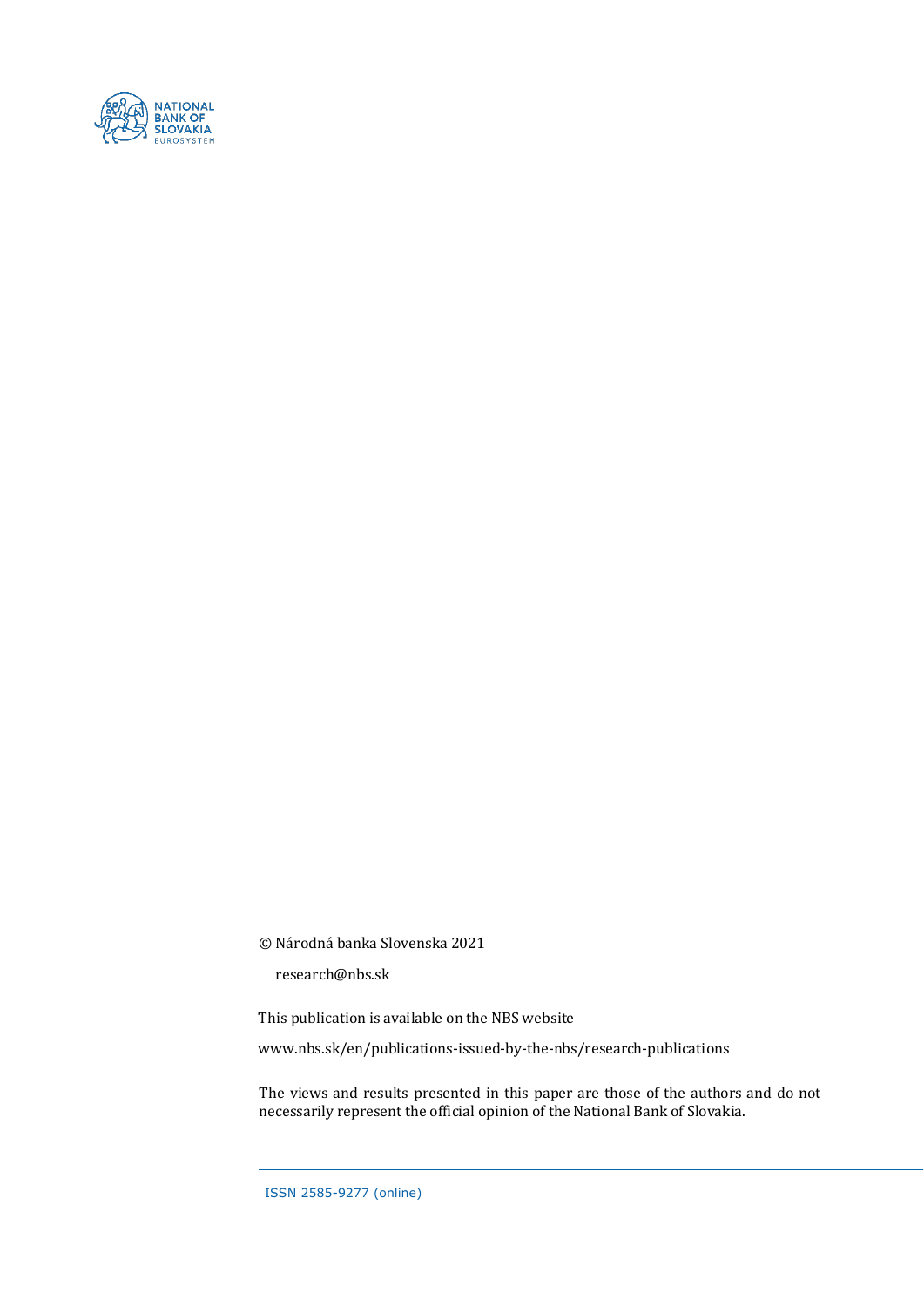## The Motor Vehicles Industry in Slovakia, 2005–2015

Biswajit Banerjee† and Juraj Zeman§

#### **Abstract**

This note examines the evolution of the Slovak motor vehicles sector during 2005–2015, drawing on the latest update (December 2018) of OECD's Inter-Country Input-Output (ICIO) model database. The review takes a global value chain (GVC) approach and looks at the linkages from the gross production and value added perspectives. The overall contribution of the motor vehicles sector to Slovakia's gross production and domestic value added increased twofold during the reference period. There was an ongoing change in the structure of the GVC linkages. The reliance on domestically-sourced inputs increased over the years. The (indirect) value added created in the production of domestically-sourced inputs gradually approached the level of the (direct) value added generated within the motor vehicles sector. Subsequent to the global financial crisis, the share of intermediate goods in exports, the forward linkage of the GVC, and the upstreamness of the production process were all on a rising trend. The sourcing pattern of imports of intermediate inputs and the market for exports steadily shifted away from the euro area towards non-EU countries. It is estimated that a hypothetical 10 percent negative shock to global final demand for motor vehicles would lower Slovak GDP growth by 1 percentage point.

JEL code: D57, F14, F23, L62

Key words: Backward linkage, Forward linkage, GVC participation rate, Length of GVC, Position in GVC

Acknowledgements: The authors thank Pavel Gertler, Michal Horváth, Ľudovít Ódor and Martin Šuster for helpful comments.

†Expert Advisor to the Governor, National Bank of Slovakia; Professor of Economics, Ashoka University, Sonepat, Haryana, India; Adjunct Senior Fellow, Research and Information System (RIS) for Developing Countries, New Delhi, India.

Corresponding author. E-mail[: biswajit.banerjee@nbs.sk](about:blank)

§ Senior Economist, National Bank of Slovakia. E-mail: [juraj.zeman@nbs.sk](about:blank)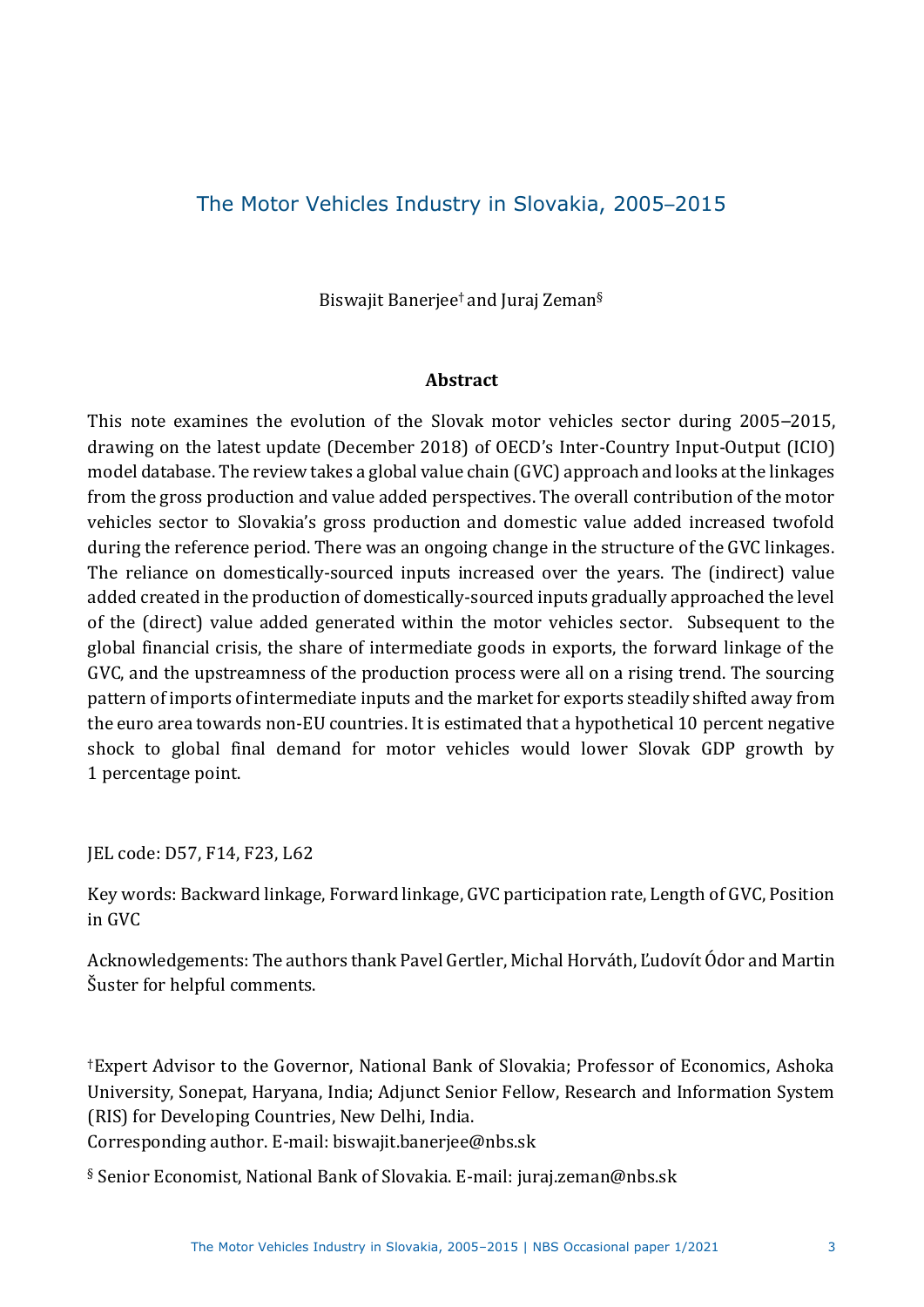## **Introduction**

Over the past two decades, the Slovak automotive industry has steadily grown to become an important global player. It currently comprises of four major car manufacturers and more than 350 automotive parts suppliers, including both first tier global suppliers with a local presence and lower tier purely local suppliers (SARIO, 2020).<sup>1</sup> The industry is characterized by a complex value chain. The automotive components segment has expanded over time along with the increase in car production. The car manufacturers as well as automotive parts suppliers operating in the country rely on a mix of domestic and imported intermediate inputs. The automotive parts suppliers not only provide components for the domestic assembly of cars but also produce for external markets. The cars manufactured in Slovakia are mostly exported.

This note adds to an earlier study on the Slovak automotive industry by Luptáčik et al. (2013). The aim of this note is to examine the evolution of the "Motor vehicles, trailers and semitrailers" sector (Sector D29; motor vehicles sector hereafter) in Slovakia during 2005–2015, using input-output data from the December 2018 update of OECD's Inter-Country Input-Output (ICIO) model database (see Annex I).<sup>2</sup> The review takes a global value chain (GVC) approach and looks at the linkages from the gross production as well as value added perspectives (see [Figure 1\)](#page-4-0). It identifies the trends in the sourcing pattern of intermediate inputs, geographical origins of imported inputs and destinations of exports. The note also examines how the GVC participation of the motor vehicles sector, the length of the value chain and distance to final demand have unfolded over time.<sup>3</sup> Finally, building on these findings, the note assesses the potential impact of a negative demand shock in the motor vehicles sector on Slovakia's GDP.

<sup>1</sup> The four major car manufacturers include Volkswagen Slovakia (production started in February 1992), PSA Peugeot Citroën Slovakia (production started in June 2006), Kia Motors Slovakia (production started in December 2006), and Jaguar Land Rover (production started in October 2018).

<sup>2</sup> See [http://oe.cd/icio](about:blank). The OECD's ICIO data base provides information on domestic transaction flows of intermediate goods and services across industries, and inter-country flows of intermediates in exports and imports. The ICIO is the principal data source used to produce trade in value added indicators (TiVA; http//oe.cd/tiva). The December 2018 update of the ICIO database is based on ISIC Revision 4 and the data is available annually for the period 2005–2015. Data for the years beyond 2015 are not yet available. An earlier release of the ICIO data base covered the period 1995–2011, but the data from this release are not compatible with the data from the 2018 update.

<sup>&</sup>lt;sup>3</sup> These concepts are defined in later parts of the note, and are well documented in the GVC literature (e.g., see DeBacker and Miroudot, 2013; Kowalski et al., 2015; and OECD, 2019).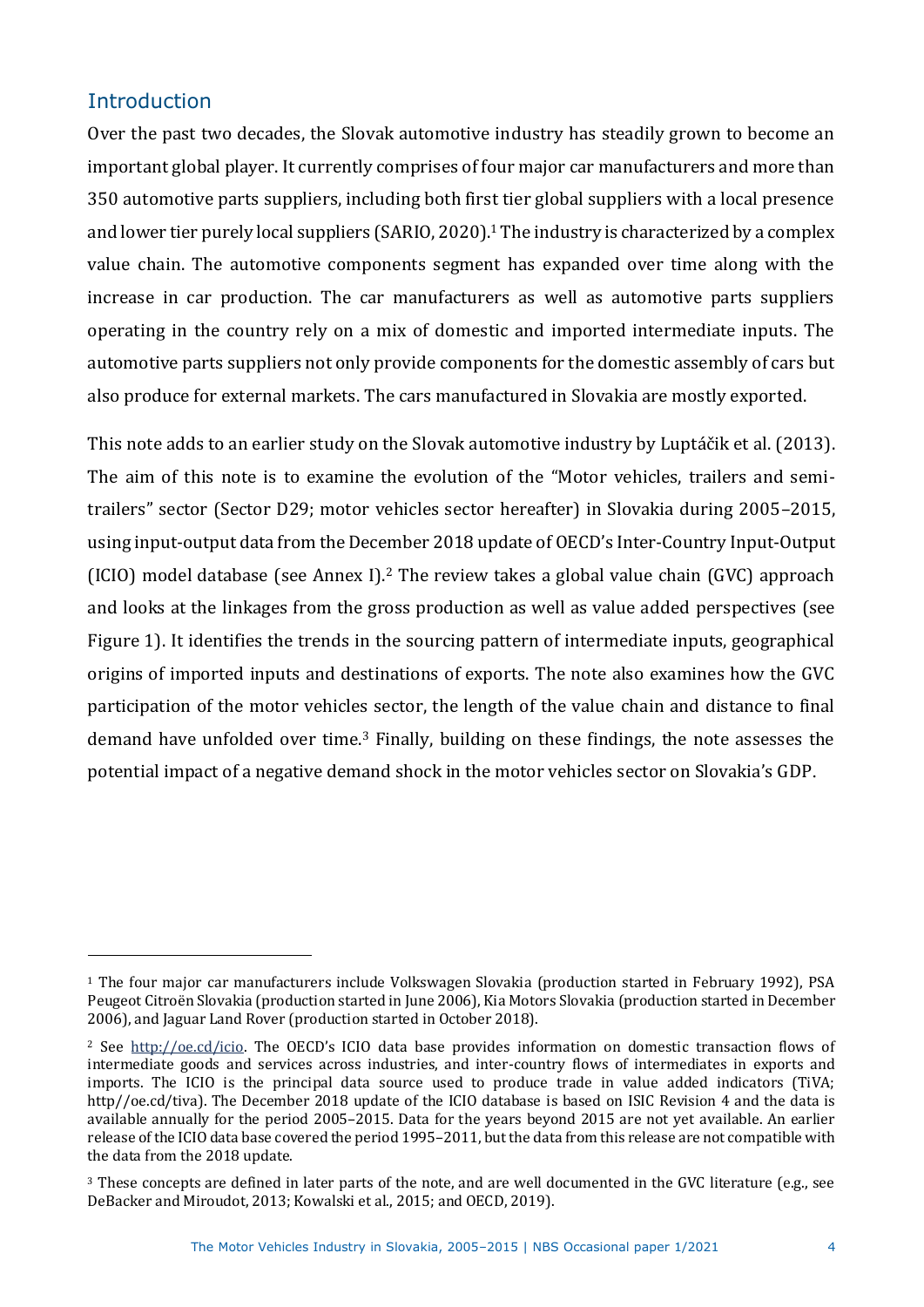<span id="page-4-0"></span>



*Source: Authors.*

## Gross production perspective

The importance of the motor vehicles sector in the Slovak economy has increased steadily over time. The share of this sector in gross output of the entire economy rose from about 7 percent in 2005 to 13 percent in 2015 (Figure 2 and Appendix Table 1). Both intermediate goods and final goods figure prominently in gross output of this sector. However, the share of final goods output has been on a downward trend since the onset of the global financial crisis, falling from a peak of 59 percent in 2008 to 43 percent in 2015. The decline in the share of final goods indicates increasing fragmentation of supply chains in the motor vehicles industry.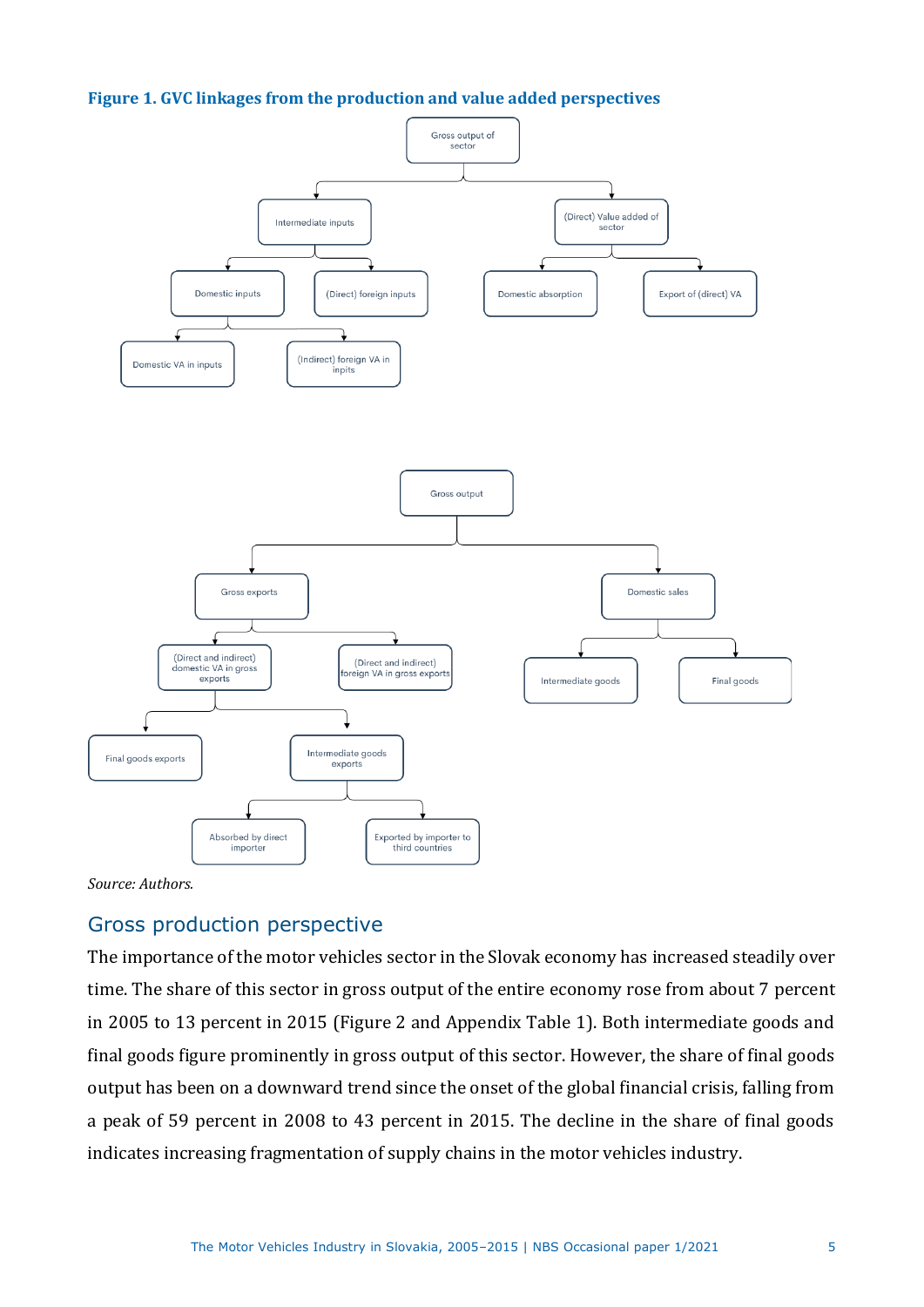

#### **Figure 2. Gross output, domestic sales and export composition of motor vehicles sector**

#### *Source: ICIO 2018, authors' calculations*

The motor vehicles sector is highly export oriented. The export propensity is higher for final goods output than for intermediate goods. On average, 90 percent of the final goods output and 60 percent of intermediate goods output were exported annually during 2005–2015. Domestic sales comprised primarily of intermediate products, reflecting the importance of linkages between the motor vehicles sector and other sectors of the domestic economy. However, the importance of exports of intermediates also was growing from 2009 onwards and could be attributed to the rise of global value chains. In view of the declining share of final goods in gross output as noted above, the share of exports of the motor vehicles sector in gross output of the sector was falling. Nevertheless, the export share remained in excess of 70 percent during the reference period. Although the importance of exports within the sector decreased, the contribution of the motor vehicles sector in total gross exports of Slovakia increased from 16 percent in 2005 to about 28 percent in 2015 on account of the rising share of the sector in gross output of the entire Slovak economy.

The motor vehicles sector of Slovakia depends heavily on imported intermediates, but the reliance on domestically produced intermediate inputs has increased over time. The share of direct imports in intermediate inputs of the motor vehicles sector decreased from 64 percent in 2005 to 53 percent in 2015 (Figure 3). The trend is indicative of Slovakia moving up the value chain in the production of motor vehicles, trailers and semi-trailers in the sense of substituting foreign value added by domestic value added in intermediates embodied in gross output. The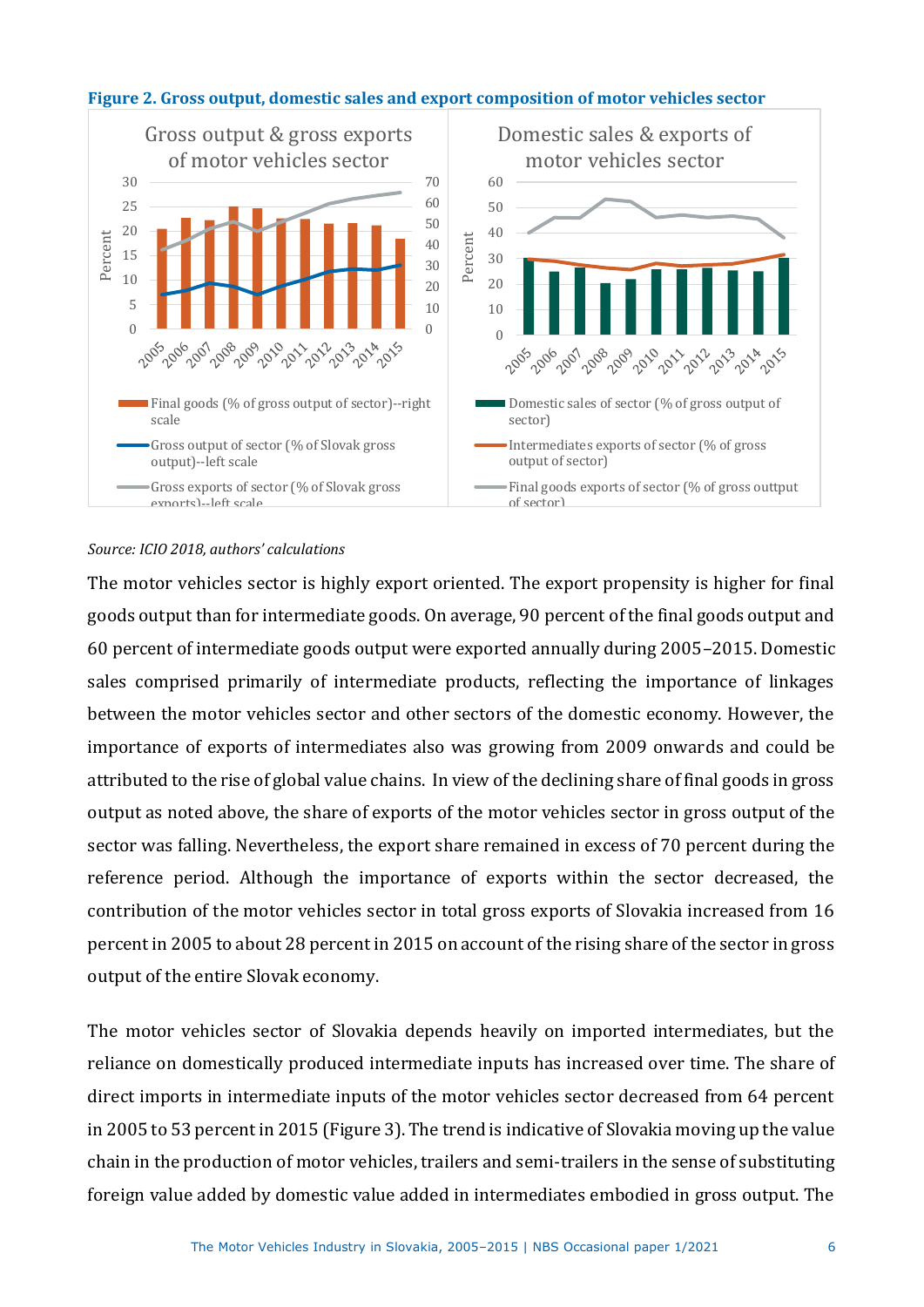domestic supply chain has been growing as an increasing number of automotive parts suppliers have been setting up plants in Slovakia. Domestically sourced intermediates in turn have a large import content. Taking these (indirect) imports into account, the combined share of direct and indirect imports has been relatively stable since the global financial crisis at around 75 percent of intermediate inputs involved in the production of motor vehicles, compared with around 80 percent prior to the crisis.





#### *Source: ICIO 2018, authors' calculations.*

The market composition of both exports of the motor vehicles sector and imports of intermediate inputs changed noticeably during 2005–2015 (Figure 4). The European Union (EU) in the aggregate was the principal market for exports and a major source of imports of intermediate inputs, indicating a strong regional dimension of the supply chain. However, in both exports and imports, non-EU countries gained market share over time and this occurred at the expense of falling shares of the euro area. Much of the regional realignment occurred during 2005–2010, following the start of operations of Kia Motors Slovakia and PSA Peugeot Citroën Slovakia and the introduction of new models by Volkswagen Slovakia.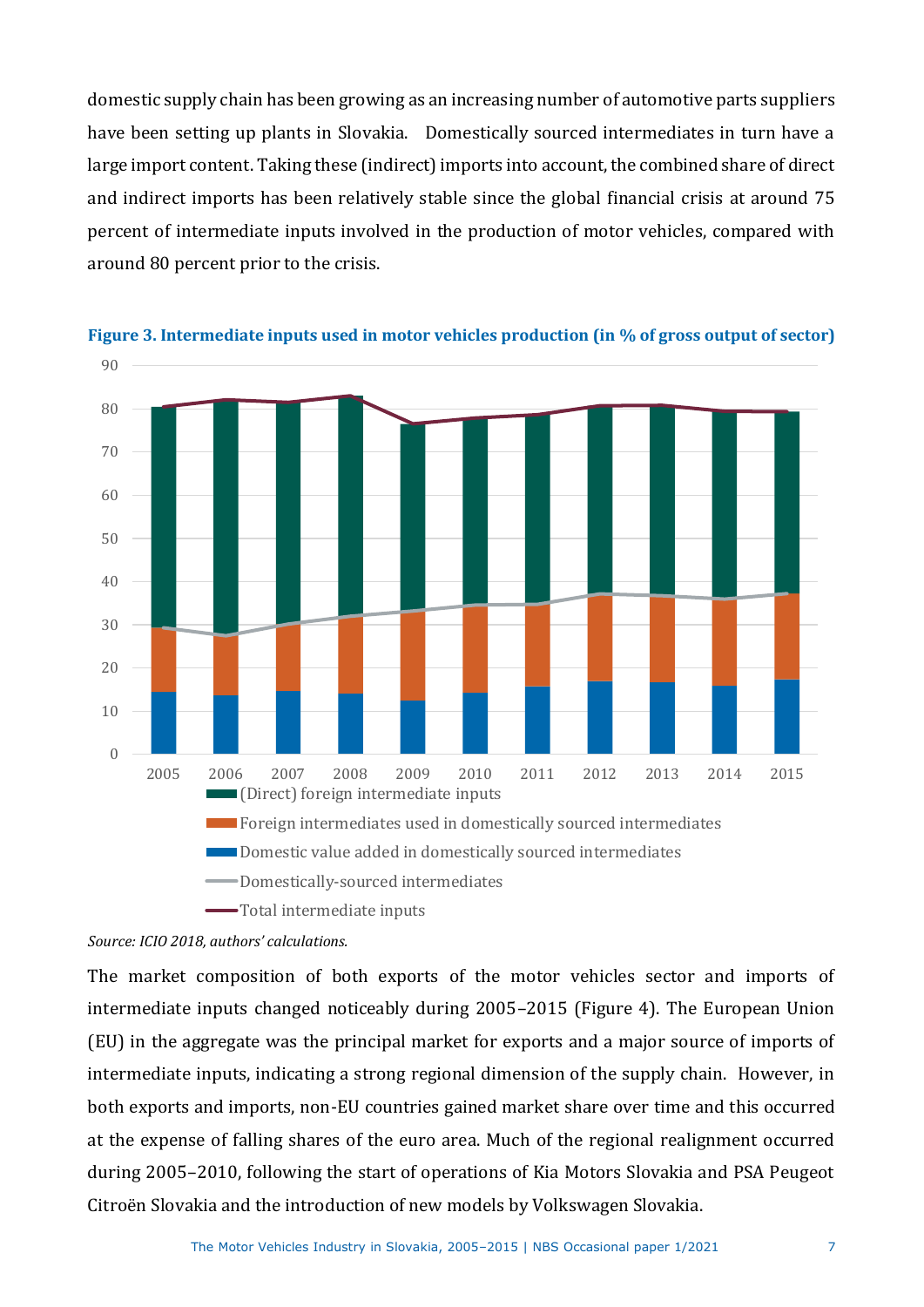

#### **Figure 4. Market shares in total gross exports of motor vehicles sector and total imports of**

#### *Source: ICIO 2018, authors' calculations.*

The loss of market share of the euro area and the gain in market share of non-EU countries were particularly conspicuous in the exports of final goods. In the event, from 2010 onwards, the proportion of final goods exports to non-EU countries was higher than that to the euro area and almost equal to the share of the EU as a whole (see Appendix Table 1). The main non-EU markets were China, United States, and Russia. A majority of the new generation up-market models produced by Volkswagen Slovakia were exported to non-EU markets, especially China and the United States. For Kia Motors Slovakia, Russia was one of the biggest export markets (besides Germany and the United Kingdom). In addition, the Košice plant of Volkswagen Slovakia was also engaged in the exports of semi-knocked-down vehicles to Russia.

The gain in market share of non-EU countries in intermediate goods exports was minimal. The EU was the main export market for intermediate goods, but there was a shift away from the euro area towards non-euro EU countries. The market share of non-euro EU countries in intermediate goods exports increased while that of euro area countries decreased. A major driving force behind this development was the rising exports of car engines by Kia Motors Slovakia to the sister Hyundai plant in the Czech Republic.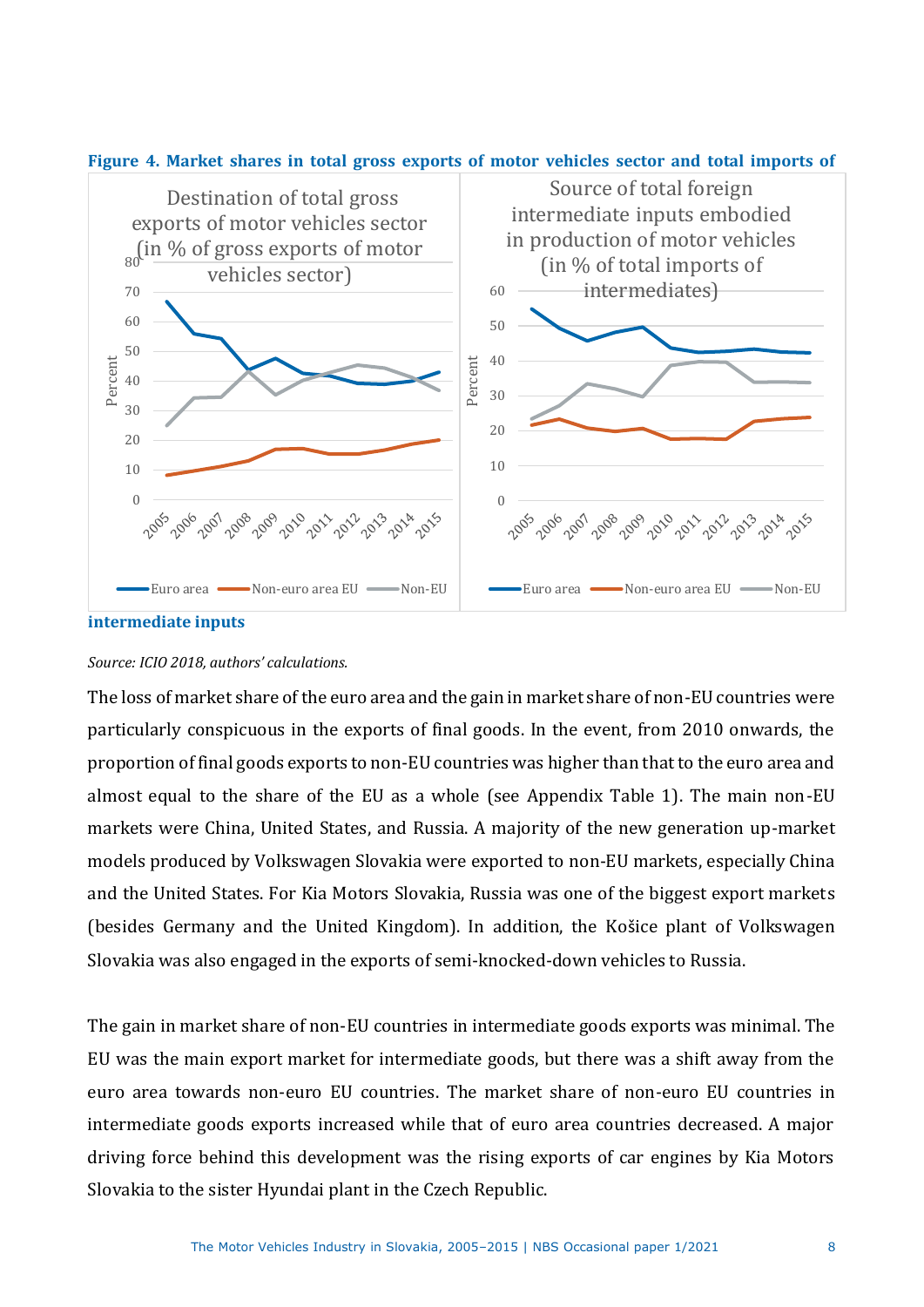Nearly one third of the imported intermediates originated from non-EU countries in 2015 compared with around one fourth in 2005. There was a slight rebalancing in the sourcing pattern away from non-EU countries towards non-euro area EU members in 2013, and the relative market shares of the three country groupings remained broadly unchanged in the subsequent years.

## Value added perspective

While the gross production perspective provides some insight into the importance of the motor vehicles for the Slovak economy and an initial assessment of its participation in GVC, a rigorous evaluation of the motor vehicles sector's contribution to growth, its exposure to shocks and GVC participation requires an examination of domestic value added in production and exports. A sector's exposure to shocks in final demand would be smaller if the production process entailed the last stages of the value chain and the production process relied mostly on foreign inputs.

The motor vehicles sector in Slovakia is intensive in the use of intermediate inputs. Over the years, value added directly within this sector has typically accounted for only one fifth of gross production. Thus, reflecting the sectoral growth of gross production, the share of direct value added in the motor vehicles sector in total value added generated in the Slovak economy (i.e., Slovak GDP) increased during the reference period from 3.2 percent in 2005 to 6.6 percent in 2015 (Figure 5 and Appendix Table 2).

Total domestic value added embedded in gross production of the motor vehicles sector is much higher than the value added directly generated within the sector. It also includes the domestic value added created in the production of domestically-sourced intermediates used in the manufacture of motor vehicles (the so-called indirect value added). Typically, the indirect value added accounted for about one half of the gross amount of domestically-sourced intermediates. In effect, this has meant that the magnitudes of the indirect value added component and the direct value added generated in the motor vehicles sector were broadly similar over the reference period. As a result, the combined share of the direct and indirect value added components in total value added in the Slovak economy increased from 5.6 percent in 2005 to 13 percent in 2015—i.e., twice as large as the contribution of the direct value added in the motor vehicles sector. While the higher value added share is a sign of the maturity of the motor vehicles industry in Slovakia and its agglomeration economies, the multiplier effect on the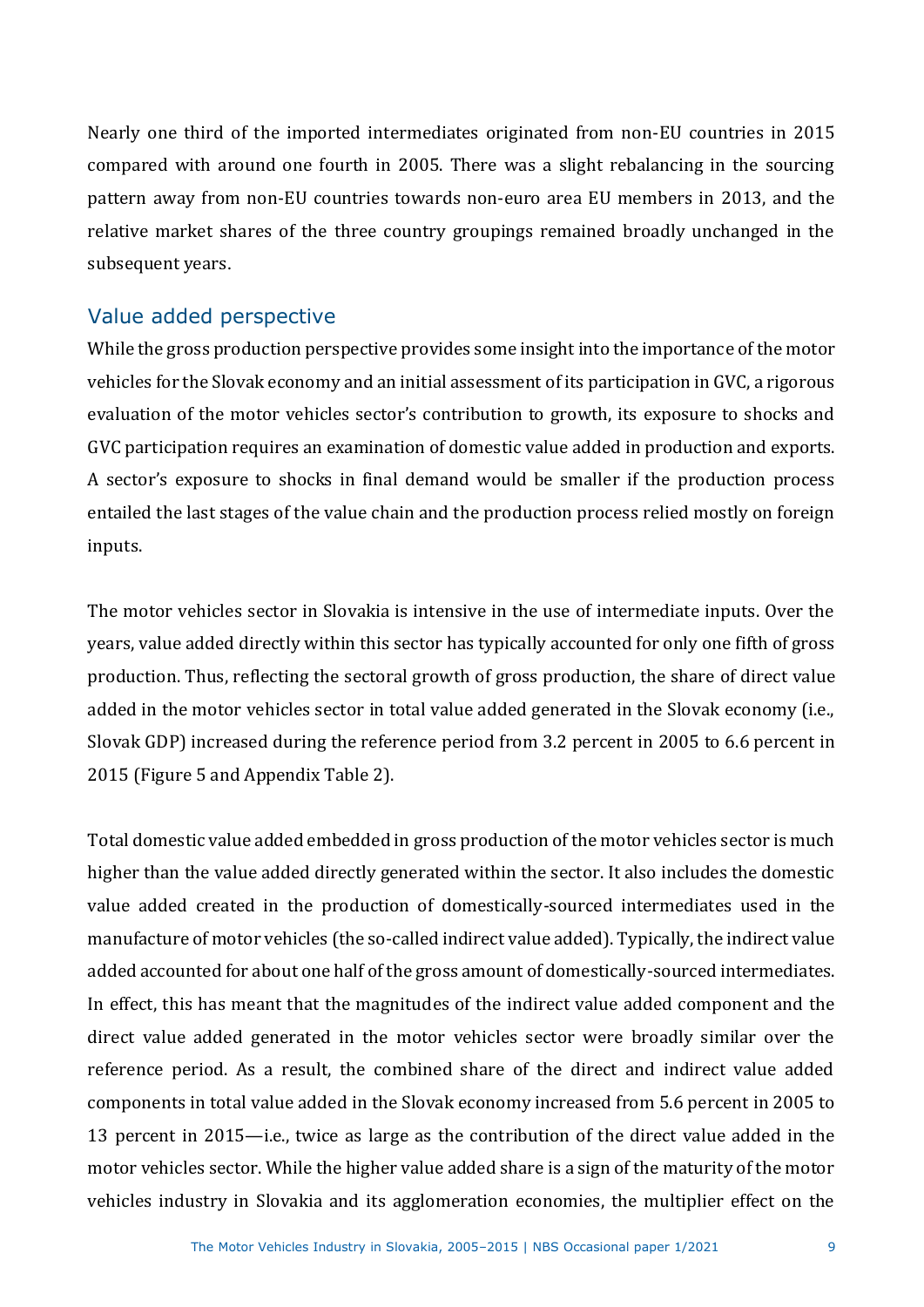Slovak economy of any demand shock to the motor vehicles sector would be larger than if Slovakia was merely a processing center of a global supply chain mostly reliant on imported intermediate inputs.



**Figure 5. Direct & Indirect value added in production of motor vehicles (in % of total value added in Slovak economy)**

## Participation in the GVC

The degree of GVC participation of a country or industry is usually determined by looking at the share of gross exports involved in a vertically fragmented production process. The measure, which is expressed as a percentage of gross exports, is based on two components: (i) the foreign value added content of intermediate inputs embodied in gross exports (i.e., backward participation) and (ii) the domestic value added embodied in intermediates re-exported by trade partners to third countries (i.e., forward participation). The higher is the backward participation and forward participation, the higher is the participation of a country or industry in the global value chain (see De Backer and Miroudot, 2013).

The Slovak motor vehicles sector is highly integrated in the GVC, with the GVC participation rate standing at about 67 percent of gross exports in 2015. The main channel for integration is

*Source: ICIO 2018, authors' calculations.*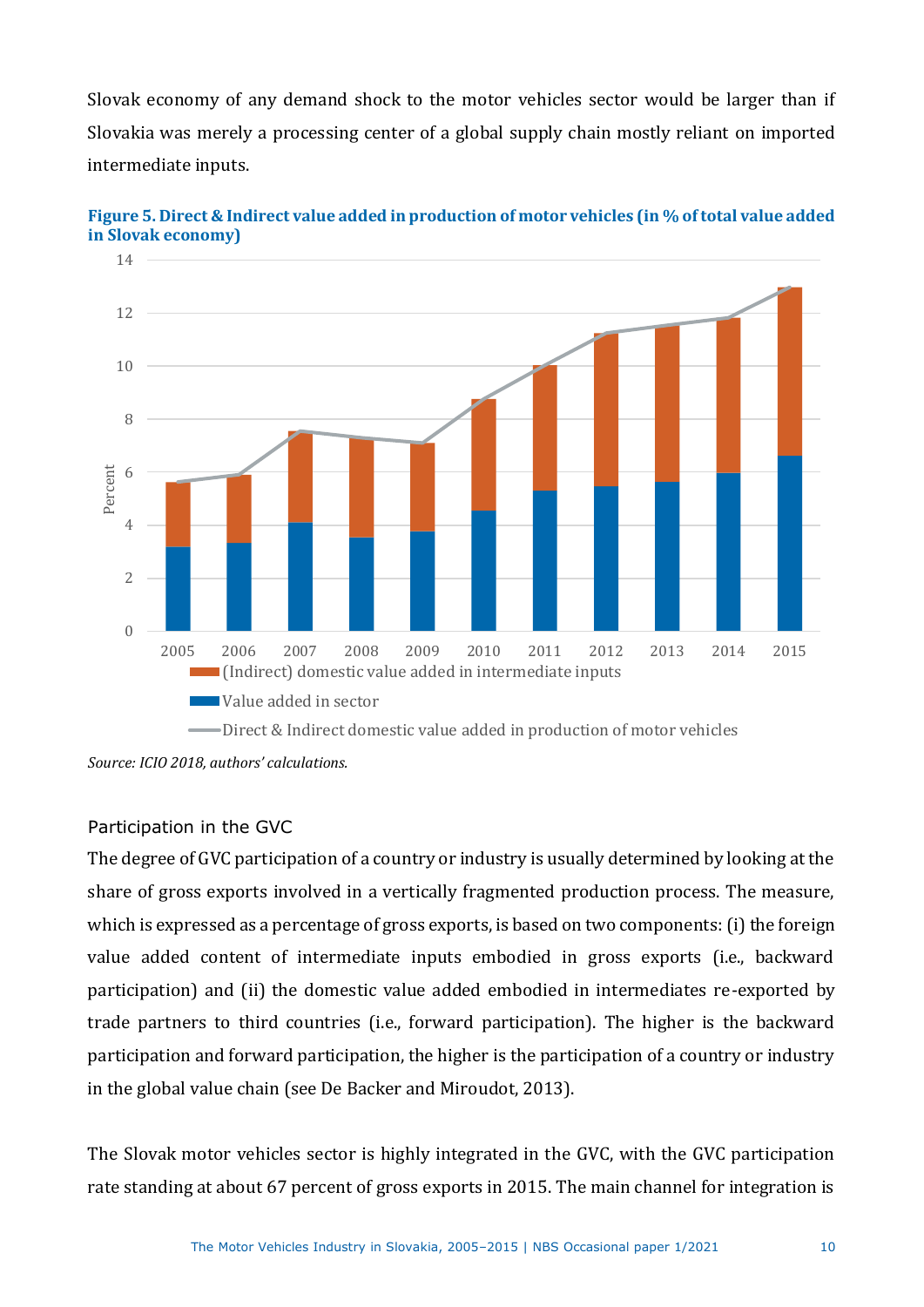backward participation. The forward participation channel has been growing slowly and is relatively weak, with the index measuring 8 percent of gross exports in 2015 (Figure 6).<sup>4</sup> This implies that about four fifths of the domestic value added embodied in exports of final goods and intermediates are absorbed by direct importers.<sup>5</sup> Backward participation and, by association, GVC participation fell sharply in 2009 following the onset of the global financial crisis, but rebounded in the subsequent years. Nevertheless, both backward participation and GVC participation indicators in 2015 were lower than the 2005 level. Forward participation also suffered during the crisis but recovered quickly to above the pre-crisis levels.





*Source: A: ICIO 2018, authors' calculations.*

<sup>4</sup> As Guilhoto et al. (2019) note, forward participation generally adjusts more slowly to changing economic conditions than backward linkage.

<sup>5</sup> For example, in 2015, the share of foreign value added in gross exports (backward participation) was 59.6 percent, implying that the share of domestic value added in gross exports (commonly known as the VAX ratio) was 40.4 percent. Of this, the share of domestic value added embodied in intermediates re-exported by trade partners to third countries (i.e., forward participation) was 7.8 percent. Thus, domestic value added absorbed by direct importers amounted to 32.6 percent of gross exports, equivalent to four fifths of the VAX ratio.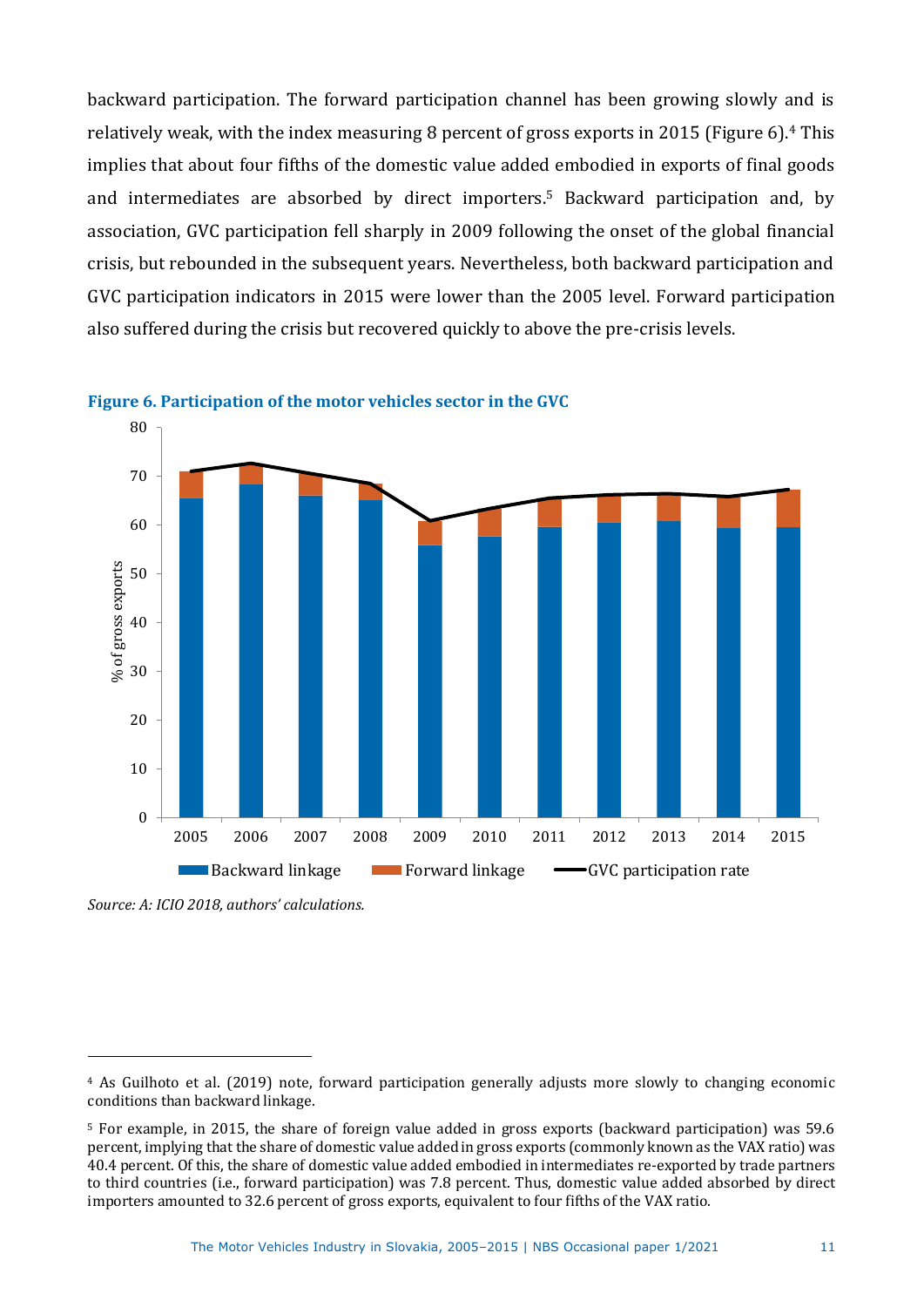#### The length of GVC

A complementary measure to the degree of GVC participation is the length of the GVC, which indicates the number of production stages involved in the chain. We follow the methodology proposed by Antràs et al. (2012), Fally (2012) and Wang et al. (2017) to calculate the index of the length of the GVC and decompose the index according to domestic and foreign production stages (see Annex II). The index takes the value of 1 when no intermediate inputs are used to produce a final good, and the value increases when inputs from the same industry or other industries are used. Since the index is calculated at the aggregate industry level and is not based on plant-level information, the value of the index should not be interpreted as the actual number of production stages but seen as an index of fragmentation.

The fragmentation of production in the motor vehicles industry in Slovakia is among the highest in the world.<sup>6</sup> The index of length of GVC was above 3 in all years but one during 2005–2015. There was no discernible trend in the intertemporal variation in the index. In other words, there was no significant change in the length of GVC over time. With the financial crisis and trade collapse in 2009, there was a noticeable temporary reduction in the length of the GVC chain. The international part of the chain was the driver of the observed decline which occurred even while there was an increase in the domestic length. The consolidation of the GVC chain in 2009 was cyclical but there was an ongoing structural change in the GVC chain during 2005– 2015. The international part of the value chain was becoming shorter over time while the domestic part of the chain was lengthening (Figure 7). This is consistent with the finding reported in the previous section that the reliance on domestically-sourced intermediate inputs had increased over time. Prior to the global financial crisis, a larger part of the production stages was located abroad. However, during the crisis years and in the later years of the reference period, the domestic length of the chain was longer than the international length implying that a larger part of the production stages was located in Slovakia.

<sup>6</sup> De Backer and Miroudot (2013) found that in 2009 the index of length of GVC for Slovakia's motor vehicles sector was the fifth highest among 51 countries in the sample.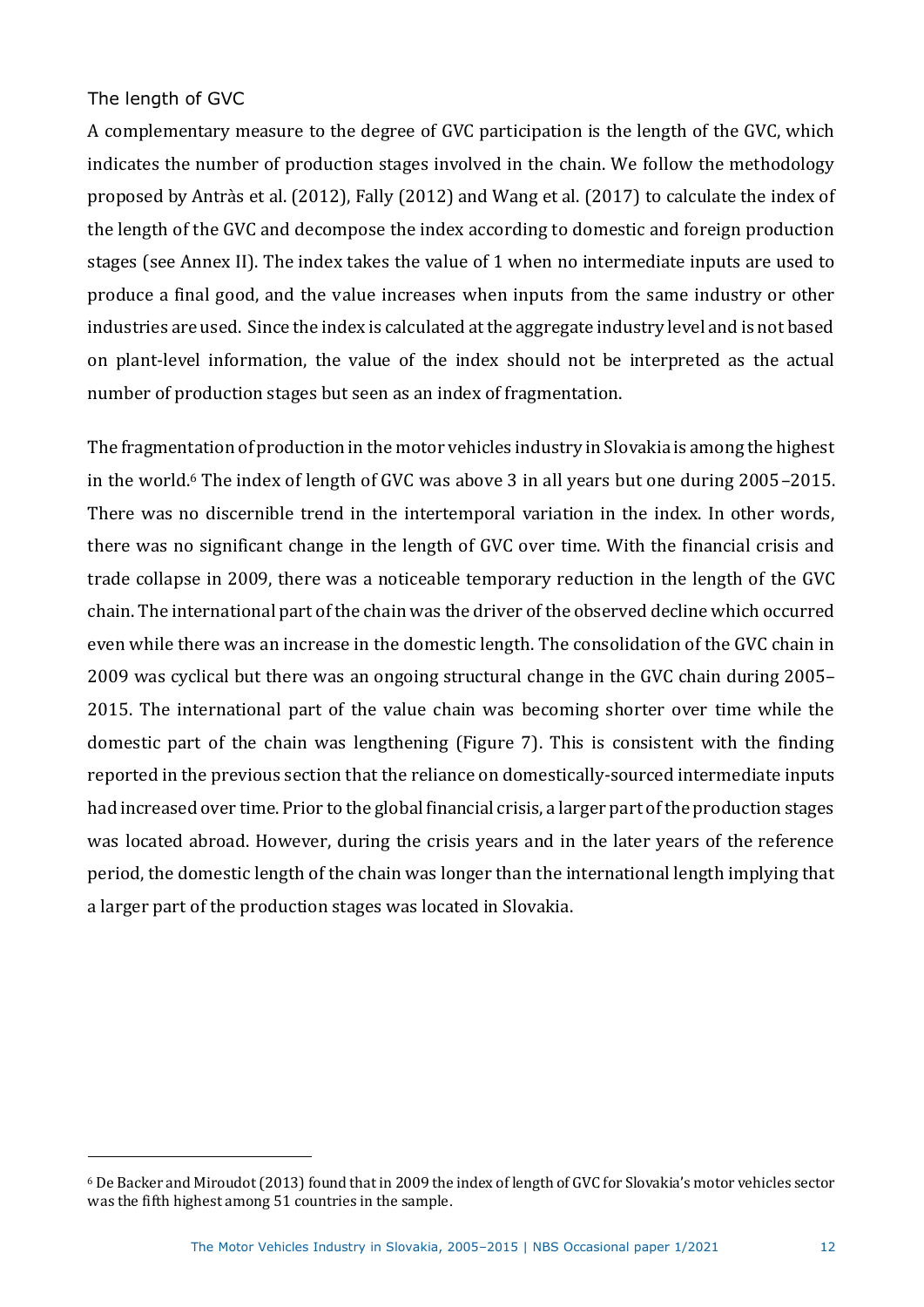#### **Figure 7. Index of length of GVC**



#### Position in the GVC

Position in the GVC indicates how far the production process is from final demand. This measure, based on the methodology developed by Antràs et al. (2012), Fally (2012) and Wang et al. (2017) (see Annex II), shows that the production process in the motor vehicles industry in Slovakia was moving downstream (i.e., the distance to final demand was decreasing) prior to the global financial crisis. However, there was a turnaround subsequent to the crisis with the distance to final demand index exhibiting a rising trend. The distance to final demand index was 2.18 in 2015 compared to 1.76 in 2008 and 2.02 in 2005 (Figure 8). This implies that the production process was moving upstream in the post-crisis period, which is manifested in the growing importance of intermediates in exports (reported in the second Section above) and in the increase in forward participation in the GVC. The U-shaped trend path of the distance to final demand index was strongly correlated with similar trend paths of share of intermediates in exports ( $ρ = 0.946$ ;  $p = 0.000$ ) and forward linkage ( $ρ = 0.838$ ;  $p = 0.001$ ).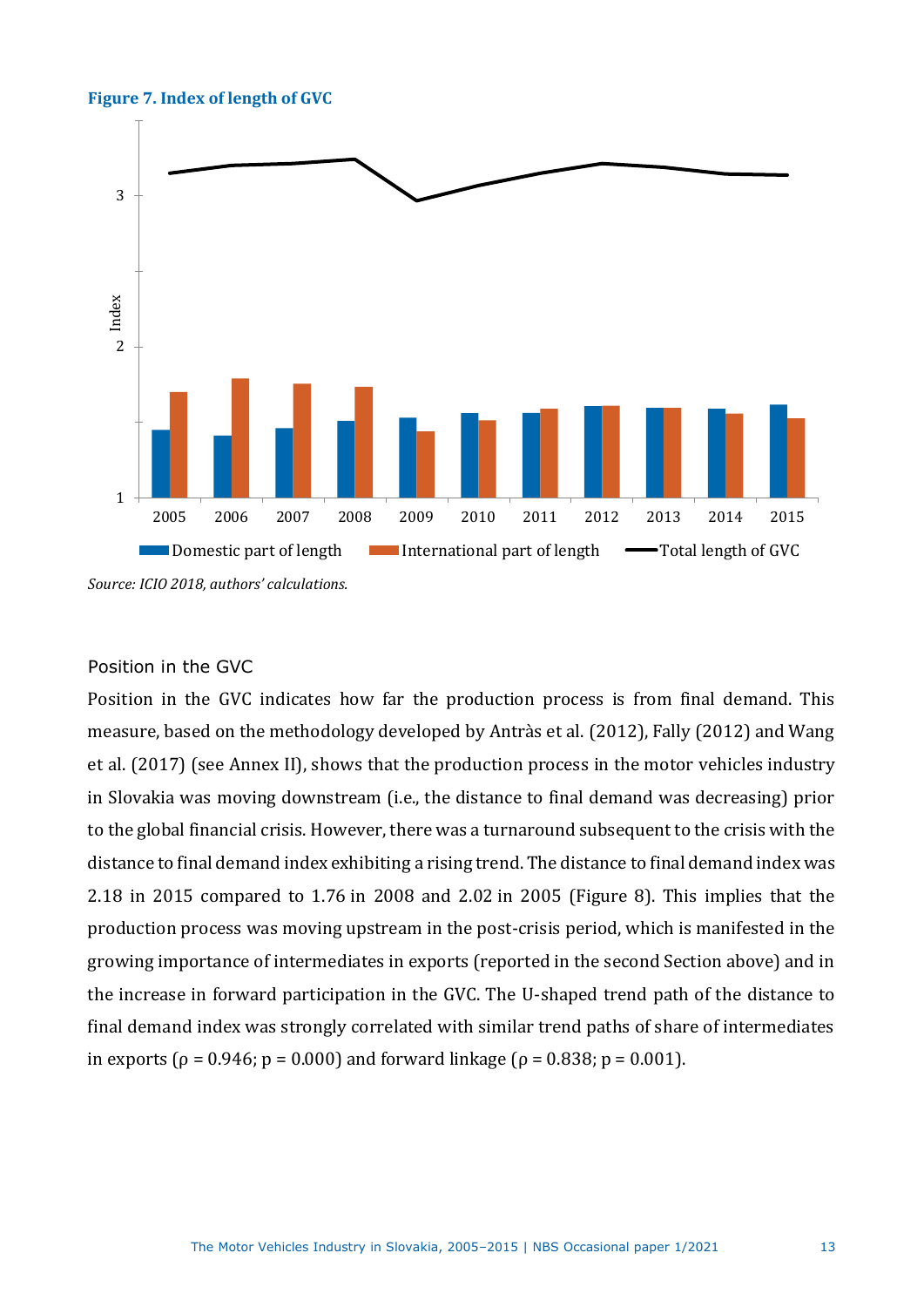#### **Figure 8. Distance to final demand**



#### Effect of negative demand shock on value added

Given its high export orientation and GVC participation, the Slovak motor vehicles sector is vulnerable to negative shocks to final demand for motor vehicles. Such a shock would result in a fall in the (direct) value added generated in the production of motor vehicles which also would have a negative knock-on effect on the (indirect) value added created in the production of domestically-sourced inputs. The total impact on the Slovak economy would be significant in view of the relatively large contribution of the combined direct and indirect domestic value added embodied in the production of motor vehicles (13 percent of Slovak GDP in 2015).

We calculate the impact on domestic value added of a hypothetical 10 percent negative shock to the final demand for motor vehicles, using the methodology elaborated by Garcia et al. (2020). The size of the impact is also classified according to the geographical origin of the shock. An underlying assumption of the calculations is that the structure of the global supply chain does not change on account of the negative demand shock. The estimated impact varies linearly with the size of the final demand shock. Thus, a doubling of the demand shock would double the size of the loss in value added.

We calculate the impact on domestic value added of a hypothetical 10 percent negative shock to the final demand for motor vehicles, using the methodology elaborated by Garcia et al. (2020)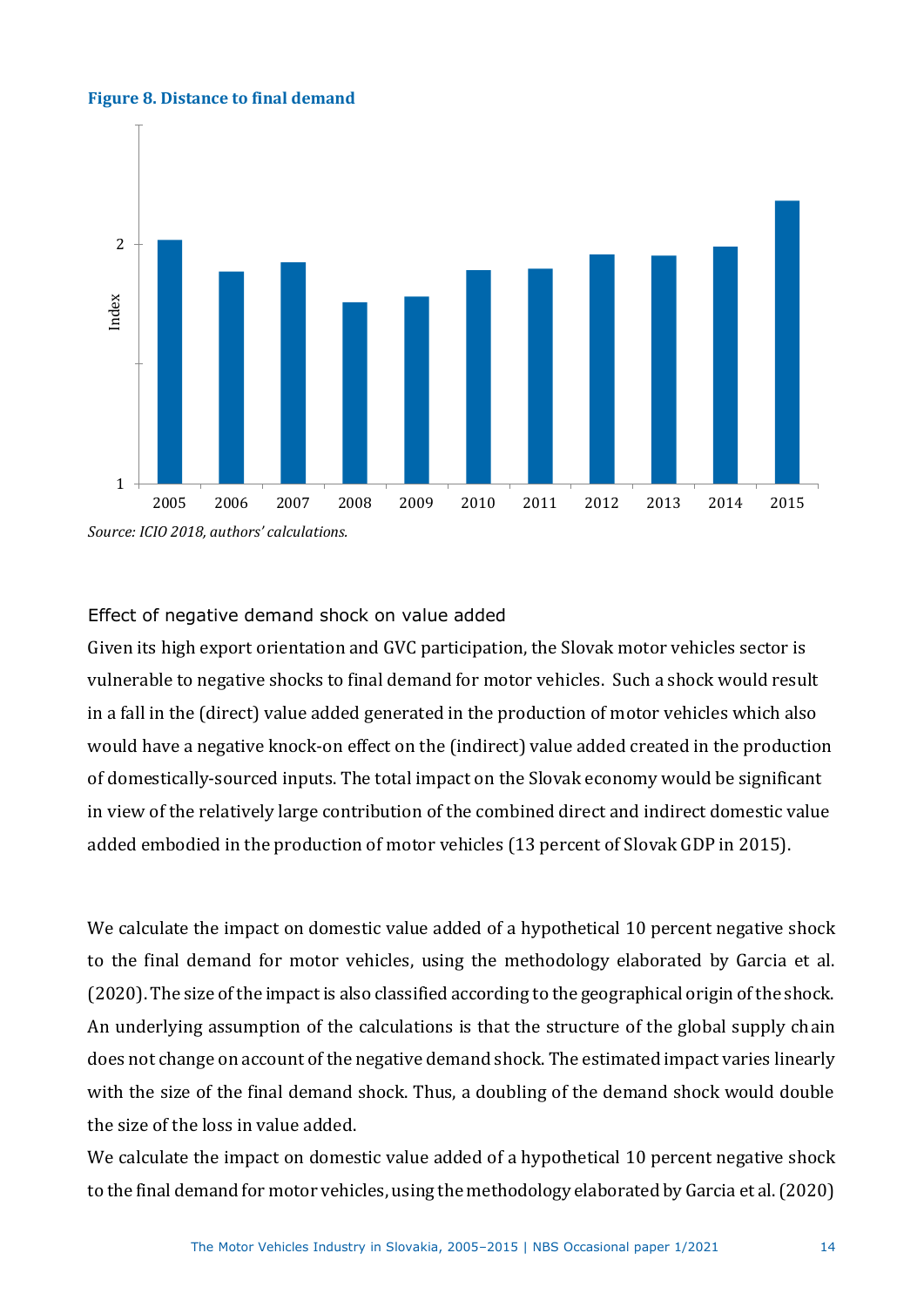(see Annex III). The size of the impact is also classified according to the geographical origin of the shock. An underlying assumption of the calculations is that the structure of the global supply chain does not change on account of the negative demand shock. The estimated impact varies linearly with the size of the final demand shock. Thus, a doubling of the demand shock would double the size of the loss in value added.

As [Table 1](#page-14-0) below shows, a 10 percent decline in the global final demand for motor vehicles would result in a drop of nearly 8 percent in the direct and indirect domestic value added embodied in the production of motor vehicles in Slovakia. This is equivalent to a fall of about 1 percent in Slovak GDP. A 10 percent negative demand shock emanating from the EU would lower Slovak GDP growth by almost 0.5 percentage point, with the contribution of the shock originating in the euro area being 0.34 percentage point. The exposure to a shock from non-EU markets in the aggregate is only somewhat smaller than to a shock from the EU, but this market segment is more diverse than the EU. The United States and China are the largest markets outside the EU for Slovak motor vehicles. A 10 percent demand shock originating from these two countries would lower Slovak GDP by 0.13 percent and 0.1 percent, respectively. The impact of a domestic demand shock is assessed to be rather small.

| Origin of shock                               | Change in direct and indirect domestic value<br>added embedded in production of motor<br>vehicles (in percent of combined direct and<br>indirect value added in 2015) | <b>Change</b><br>the<br>in<br>Slovak GDP (in % of<br>total Slovak GDP in<br>2015) |
|-----------------------------------------------|-----------------------------------------------------------------------------------------------------------------------------------------------------------------------|-----------------------------------------------------------------------------------|
| <b>Domestic</b>                               | $-0.64%$                                                                                                                                                              | $-0.07\%$                                                                         |
| <b>European Union</b><br>(excluding Slovakia) | $-3.80%$                                                                                                                                                              | $-0.49%$                                                                          |
| Euro area                                     | $-2.68\%$                                                                                                                                                             | $-0.34\%$                                                                         |
| Non-euro area EU<br>countries                 | $-1.13%$                                                                                                                                                              | $-0.15%$                                                                          |
| <b>Rest of the world</b>                      | $-3.39\%$                                                                                                                                                             | $-0.44\%$                                                                         |
| <b>USA</b>                                    | $-1.00\%$                                                                                                                                                             | $-0.13%$                                                                          |
| China                                         | $-0.86%$                                                                                                                                                              | $-0.10%$                                                                          |
| Russia                                        | $-0.23%$                                                                                                                                                              | $-0.02%$                                                                          |
| <b>Total world</b>                            | $-7.81%$                                                                                                                                                              | $-0.99%$                                                                          |

<span id="page-14-0"></span>

|  | Table 1. Impact of a negative 10% shock in demand for cars by origin of the shock |  |
|--|-----------------------------------------------------------------------------------|--|
|  |                                                                                   |  |

*Source: Authors' calculations.*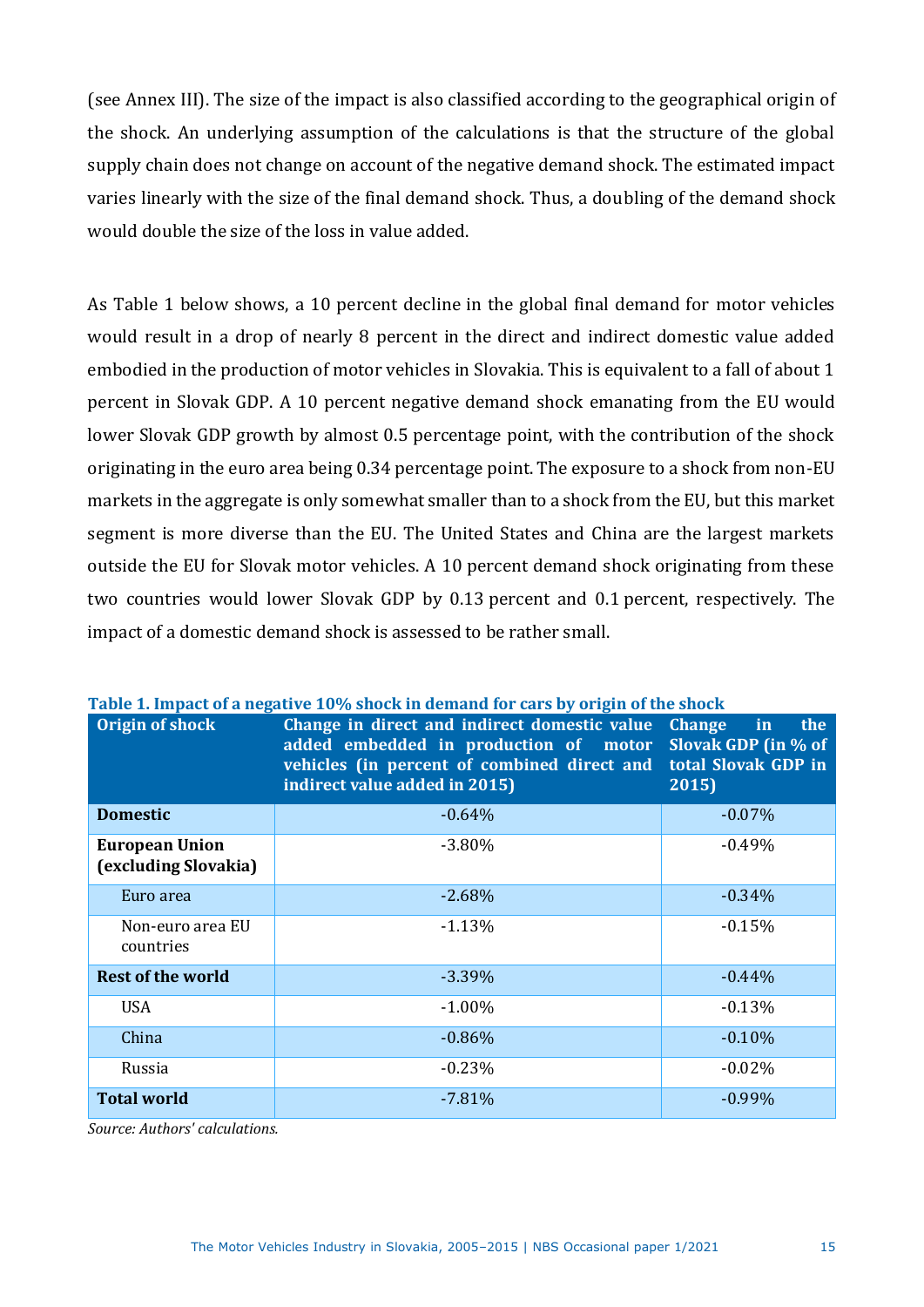## **Conclusions**

The importance of the motor vehicles sector in value added and exports of the Slovak economy has grown over the past two decades. The motor vehicles industry in Slovakia is highly integrated into the GVC, and there has been an ongoing change in the structure of the supply chain. The domestic part of the supply chain has lengthened as the reliance of the sector on domestically-sourced inputs has grown, and the international part of the length of the GVC has shortened. The upstreamness of the production process has been increasing, and the forward linkage in the GVC has slowly crept up. The sourcing of imported inputs and the export market have become more diversified. While the EU remains a major source of imports of intermediate inputs and destination for exports, the market share of non-EU countries in both imports of intermediates and exports of final goods have risen over time.

Given the huge dependence of the motor vehicle sector on exports and the lengthening of the domestic supply chain over time, the vulnerability of the Slovak economy to negative shocks to the demand for motor vehicles originating from abroad has increased. Although Slovak motor vehicles are exported to many countries, the main export markets for Slovak cars are Germany, China, the United States and Russia. Thus, the sector is particularly exposed to idiosyncratic demand shocks originating from these countries.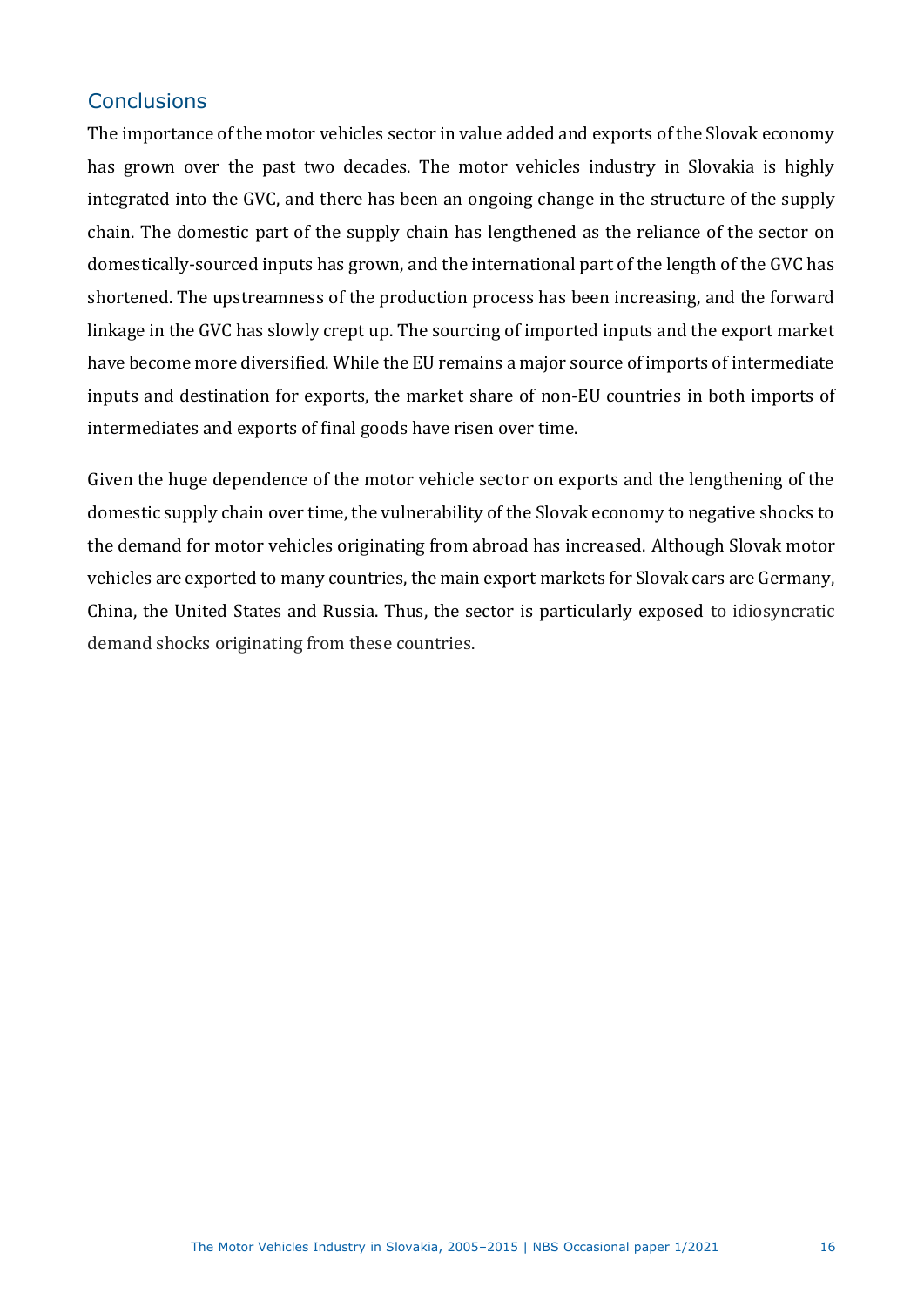## References

Antràs, P., Chor, D., Fally, T. and Hillberry, R. 2012. Measuring the upstreamness of production and trade flows. *American Economic Review* 102 (3): 412-416.

De Backer, K. and Miroudot, S. 2013. Mapping global value chains. OECD Trade Policy Papers No. 159, OECD Publishing, Paris. [http://dx.doi.org/10.1787/5k3v1trgnbr4-en](about:blank)

Fally, T. 2012. Production Staging: Measurement and Facts. University of Colorado, Boulder. [https://www2.gwu.edu/~iiep/assets/docs/fally\\_productionstaging.pdf](about:blank)

Garcia, W.C., Kizior, M. and Simons, W. 2020. Analysing automobile industry supply chains. European Economy Discussion Paper 134, European Commission, Brussels. [https://ec.europa.eu/info/publications/decomposing-supply-chains-automobile-industry](about:blank)[past-](about:blank)

future en?utm\_source=ecfin\_new\_publication&utm\_medium=email&utm\_campaign=publicati [on](about:blank)

Guilhoto, J.J.M., Hewings, G.J.D., Johnstone, N., Webb, C. and Yamano, N. 2019. Exploring changes in world production and trade: Insights from the 2018 update of OECD's ICIO/TIVA database. OECD Science, Technology and Industry Working Papers 2019/04. <https://doi.org/10.1787/6f9a10dc-en>

Kowalski, P., Lopez Gonzalez, J., Ragoussis, A. and Ugarte, C. 2015. Participation of Developing Countries in Global Value Chains: Implications for Trade and Trade-Related Policies. OECD Trade Policy Papers, No. 179, OECD Publishing, Paris. [http://dx.doi.org/10.1787/5js33lfw0xxn-en](about:blank)

Luptácik, M., Habrman, M., Labaj, M., and Rehak, S. 2013. The importance of automotive industry for the Slovak economy. Department of Economic Policy, University of Economics in Bratislava.

[https://www.zapsr.sk/wp-content/uploads/2013/12/Final-Report-Automotive-Industry.pdf](about:blank)

OECD. 2019. Guide to OECD's Trade in Value Added (TiVA) Indicators, 2018 edition. Directorate for Science, Technology and Innovation. December. https://www.oecd.org/sti/ind/tiva/TiVA2018 Indicators Guide.pdf

SARIO (Slovak Investment and Trade Development Agency). 2020. Automotive Sector in Slovakia.

[https://sario.sk/sites/default/files/data/sario-automotive-sector-in-slovakia-2020-02-](about:blank) [07.pdf](about:blank)

Wang,Z., Wei,S-J., Yu,X.and Zhu, K. 2017. Characterizing Global Value Chains: Production Length and Upstreamness. NBER Working Paper No. 23261, March [https://www.nber.org/system/files/working\\_papers/w23261/w23261.pdf](https://www.nber.org/system/files/working_papers/w23261/w23261.pdf)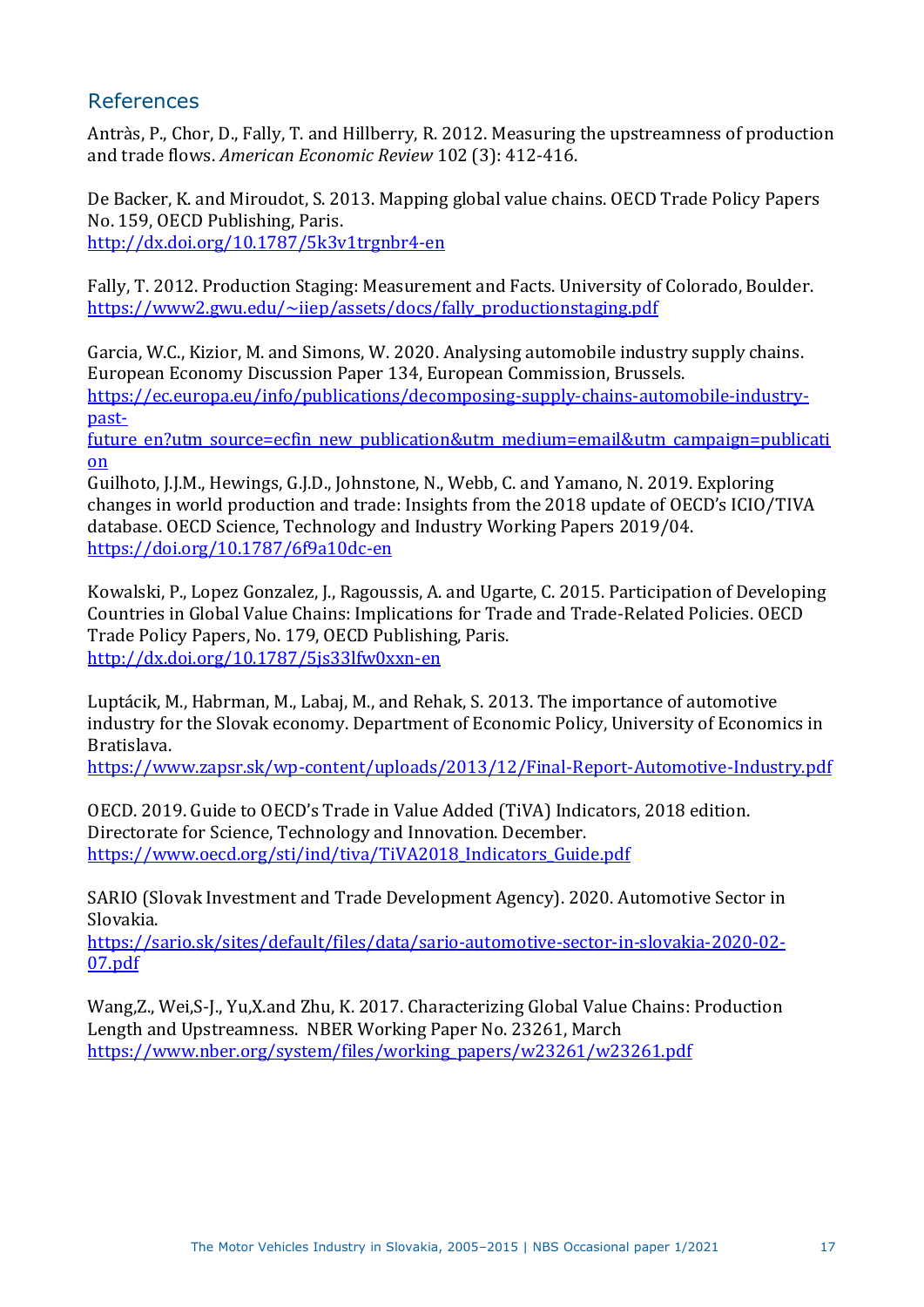#### **Appendix Table 1. Selected Indicators from the gross production perspective for the Slovak motor vehicles sector**

|                                                                                                                                                 |  | 2005 | 2006 | 2007 | 2008 | 2009           | 2010 | 2011 | 2012 | $20\overline{13}$ | 2014           | 2015 |
|-------------------------------------------------------------------------------------------------------------------------------------------------|--|------|------|------|------|----------------|------|------|------|-------------------|----------------|------|
| Gross output of motor vehicles sector (in % of gross output of entire Slovak economy)                                                           |  |      |      |      |      |                |      |      |      |                   |                |      |
|                                                                                                                                                 |  | 7,1  | 7,9  | 9,4  | 8,7  | $\overline{7}$ | 8,8  | 10,2 | 11,7 | 12,3              | 12             | 13,1 |
| Share of intermediate goods in gross output of motor vehicles sector (%)                                                                        |  |      |      |      |      |                |      |      |      |                   |                |      |
|                                                                                                                                                 |  | 52,2 | 47   | 48,1 | 41,4 | 42,4           | 47,2 | 47,5 | 49,7 | 49,6              | 50,5           | 57   |
| Share of final goods in gross output of motor vehicles sector (%)                                                                               |  |      |      |      |      |                |      |      |      |                   |                |      |
|                                                                                                                                                 |  | 47,8 | 53   | 51,9 | 58,6 | 57,6           | 52,8 | 52,5 | 50,3 | 50,4              | 49,5           | 43   |
| Domestic sales of motor vehicles sector (in % of gross output of motor vehicles sector)                                                         |  |      |      |      |      |                |      |      |      |                   |                |      |
|                                                                                                                                                 |  | 30,3 | 24,9 | 26,4 | 20,4 | 22             | 25,8 | 25,8 | 26,3 | 25,4              | 25             | 30,3 |
| of which:                                                                                                                                       |  |      |      |      |      |                |      |      |      |                   |                |      |
| Intermediate<br>goods                                                                                                                           |  | 22,5 | 18   | 20,5 | 15,1 | 16,8           | 19,1 | 20,4 | 22,1 | 21,6              | 21             | 25,4 |
| Final goods                                                                                                                                     |  | 7,7  | 6,9  | 6    | 5,3  | 5,2            | 6,7  | 5,5  | 4,2  | 3,8               | $\overline{4}$ | 4,9  |
| Gross exports of motor vehicles sector (in % of gross output of motor vehicles sector)                                                          |  |      |      |      |      |                |      |      |      |                   |                |      |
|                                                                                                                                                 |  | 69,7 | 75,1 | 73,6 | 79,6 | 78             | 74,2 | 74,2 | 73,7 | 74,6              | 75             | 69,7 |
| of which:                                                                                                                                       |  |      |      |      |      |                |      |      |      |                   |                |      |
| Intermediate<br>goods                                                                                                                           |  | 29,7 | 29   | 27,6 | 26,3 | 25,7           | 28,1 | 27,1 | 27,6 | 28                | 29,5           | 31,5 |
| Final goods                                                                                                                                     |  | 40   | 46,1 | 46   | 53,3 | 52,4           | 46,1 | 47,1 | 46,1 | 46,6              | 45,5           | 38,2 |
| Gross exports of motor vehicles sector (in % of total gross exports of Slovakia)                                                                |  |      |      |      |      |                |      |      |      |                   |                |      |
|                                                                                                                                                 |  | 16,2 | 18   | 20,5 | 21,9 | 20             | 21,9 | 23,7 | 25,6 | 26,6              | 27,3           | 27,9 |
| Intermediate inputs used to produce motor vehicles (in % of gross output of motor vehicles sector)                                              |  |      |      |      |      |                |      |      |      |                   |                |      |
|                                                                                                                                                 |  | 80,4 | 82,1 | 81,5 | 83   | 76,5           | 77,9 | 78,7 | 80,8 | 80,8              | 79,5           | 79,3 |
| of which:                                                                                                                                       |  |      |      |      |      |                |      |      |      |                   |                |      |
| Domestically-<br>sourced inter<br>mediate inputs                                                                                                |  | 29,4 | 27,5 | 30,2 | 32   | 33,2           | 34,6 | 34,8 | 37,2 | 36,7              | 36             | 37,2 |
| (Direct) Foreign<br>intermediate<br>inputs                                                                                                      |  | 51,1 | 54,7 | 51,3 | 51   | 43,4           | 43,3 | 43,9 | 43,6 | 44,1              | 43,5           | 42,1 |
| (Indirect) Foreign intermediate inputs used to produce domestically-sourced intermediates (in % of gross output of motor<br>vehicles sector)    |  |      |      |      |      |                |      |      |      |                   |                |      |
|                                                                                                                                                 |  | 14,5 | 13,7 | 14,8 | 14,1 | 12,5           | 14,3 | 15,8 | 16,9 | 16,7              | 15,9           | 17,4 |
| Total Foreign intermediate inputs (direct&indirect) embodied in production of motor vehicles (in % of gross output of motor<br>vehicles sector) |  |      |      |      |      |                |      |      |      |                   |                |      |
|                                                                                                                                                 |  | 65,6 | 68,4 | 66   | 65,1 | 55,9           | 57,6 | 59,7 | 60,5 | 60,8              | 59,4           | 59,6 |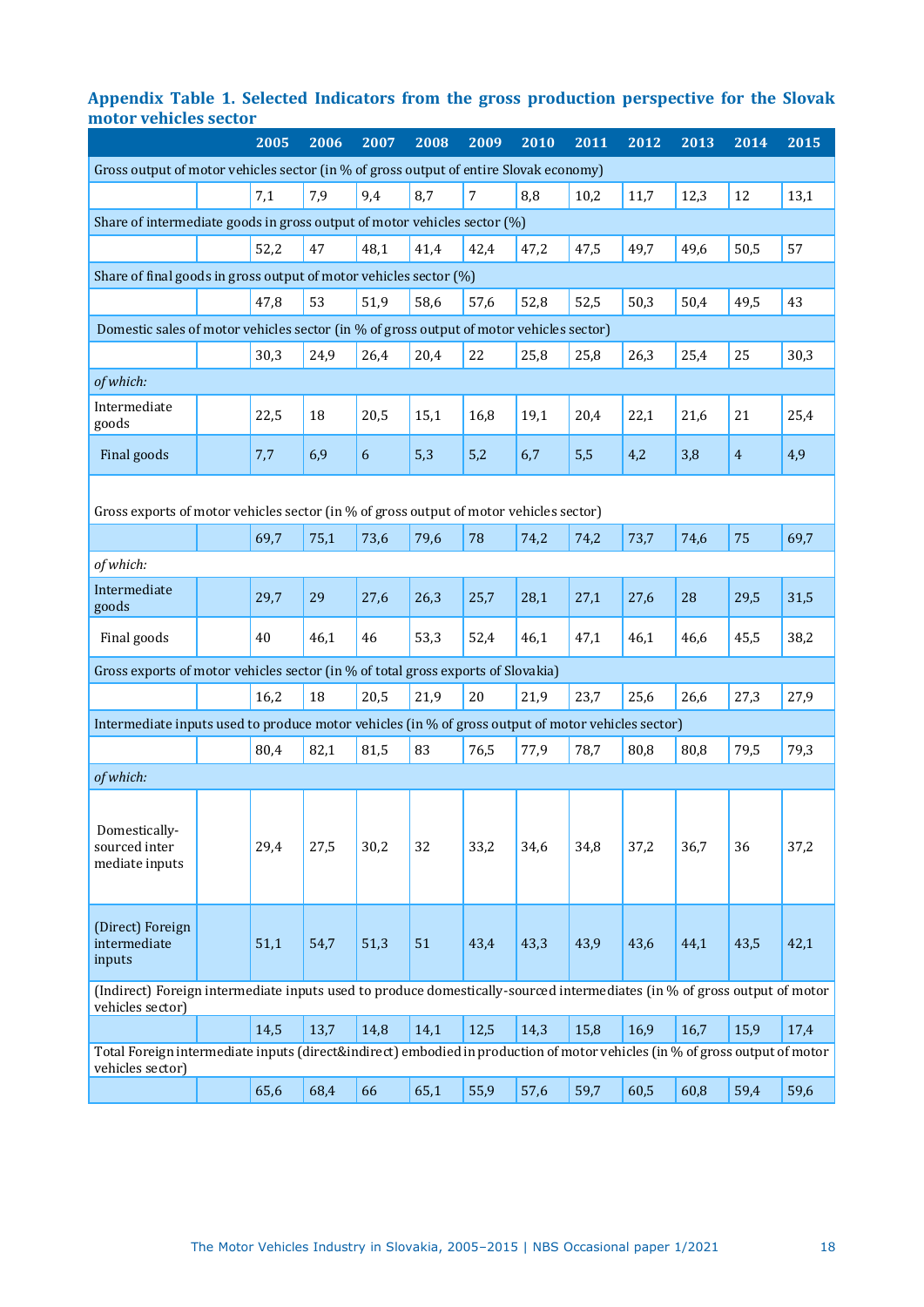## (continued)

#### **Appendix Table 1 (continued). Selected Indicators from the gross production perspective for the Slovak motor vehicles sector**

|                                                                                                                                                      |  | 2005 | 2006 | 2007             | 2008 | 2009 | 2010             | 2011 | 2012             | 2013 | 2014 | 2015      |
|------------------------------------------------------------------------------------------------------------------------------------------------------|--|------|------|------------------|------|------|------------------|------|------------------|------|------|-----------|
| Destination of total gross exports of motor vehicles sector (in % of gross exports of motor vehicles sector)                                         |  |      |      |                  |      |      |                  |      |                  |      |      |           |
| Euro area                                                                                                                                            |  | 66.8 | 55.9 | 54.2             | 43.8 | 47.7 | 42.6             | 41.7 | 39.2             | 38.9 | 40.0 | 43.0      |
| Non-euro area EU                                                                                                                                     |  | 8.2  | 9.8  | 11.2             | 13.0 | 17.0 | 17.2             | 15.4 | 15.4             | 16.7 | 18.8 | 20.1      |
| Non EU                                                                                                                                               |  | 25.0 | 34.3 | 34.6             | 43.2 | 35.3 | 40.2             | 42.8 | 45.4             | 44.4 | 41.2 | 36.9      |
| of which:                                                                                                                                            |  |      |      |                  |      |      |                  |      |                  |      |      |           |
| <b>United States</b>                                                                                                                                 |  | 11.7 | 15.5 | 10.4             | 6.7  | 3.2  | 4.8              | 4.7  | 5.5              | 5.4  | 6.3  | $\bf 8.8$ |
| China                                                                                                                                                |  | 1.0  | 2.8  | 4.9              | 5.9  | 6.9  | 10.2             | 16.9 | 16.8             | 15.4 | 14.9 | 10.0      |
| Destination of intermediate gross exports of motor vehicles sector (in % of gross exports of motor vehicles sector)                                  |  |      |      |                  |      |      |                  |      |                  |      |      |           |
| Euro area                                                                                                                                            |  | 29.3 | 22.9 | 20.7             | 14.9 | 16.0 | 18.4             | 16.8 | 16.4             | 15.9 | 16.9 | 22.4      |
| Non-euro area EU                                                                                                                                     |  | 3.8  | 4.2  | 4.6              | 5.0  | 8.2  | 8.9              | 8.1  | 8.3              | 9.0  | 10.0 | 11.3      |
| Non EU                                                                                                                                               |  | 9.4  | 11.5 | 12.2             | 13.2 | 8.7  | 10.6             | 11.6 | 12.7             | 12.6 | 12.4 | 11.6      |
| of which:                                                                                                                                            |  |      |      |                  |      |      |                  |      |                  |      |      |           |
| <b>United States</b>                                                                                                                                 |  | 5.3  | 5.9  | 5.3              | 2.6  | 1.3  | 1.8              | 1.8  | 1.9              | 1.4  | 1.9  | 1.5       |
| China                                                                                                                                                |  | 0.5  | 1.3  | 2.3              | 2.2  | 2.4  | 2.7              | 4.7  | 4.9              | 4.7  | 4.8  | 3.7       |
| Destination of final goods gross exports of motor vehicles sector (in % of total gross exports of motor vehicles sector)                             |  |      |      |                  |      |      |                  |      |                  |      |      |           |
| Euro area                                                                                                                                            |  | 37.5 | 33.0 | 33.6             | 28.8 | 31.7 | 24.2             | 24.9 | 22.8             | 23.0 | 23.1 | 20.6      |
| Non-euro area EU                                                                                                                                     |  | 4.4  | 5.5  | 6.6              | 8.1  | 8.8  | 8.3              | 7.3  | 7.1              | 7.7  | 8.7  | 8.8       |
| Non EU                                                                                                                                               |  | 15.6 | 22.8 | 22.3             | 30.0 | 26.7 | 29.5             | 31.2 | 32.7             | 31.8 | 28.8 | 25.3      |
| of which:                                                                                                                                            |  |      |      |                  |      |      |                  |      |                  |      |      |           |
| <b>United States</b>                                                                                                                                 |  | 6.4  | 9.6  | $\overline{5.2}$ | 4.1  | 1.9  | $\overline{3.0}$ | 2.9  | $\overline{3.5}$ | 4.0  | 4.4  | 7.3       |
| China                                                                                                                                                |  | 0.5  | 1.5  | 2.6              | 3.6  | 4.4  | 7.5              | 12.3 | 11.9             | 10.7 | 10.1 | 6.3       |
| Source of total (direct & indirect) foreign intermediate inputs embodied in production of motor vehicles (in % of total<br>imports of intermediates) |  |      |      |                  |      |      |                  |      |                  |      |      |           |
| Euro area                                                                                                                                            |  | 54.9 | 49.4 | 45.8             | 48.2 | 49.7 | 43.7             | 42.4 | 42.7             | 43.4 | 42.6 | 42.3      |
| Non-euro area EU                                                                                                                                     |  | 21.7 | 23.4 | 20.8             | 19.8 | 20.6 | 17.6             | 17.8 | 17.6             | 22.7 | 23.4 | 23.8      |
| Non EU                                                                                                                                               |  | 23.4 | 27.2 | 33.4             | 32.0 | 29.7 | 38.7             | 39.8 | 39.7             | 33.9 | 34.0 | 33.8      |

*Source: OECD ICIO Model database; authors' calculations.*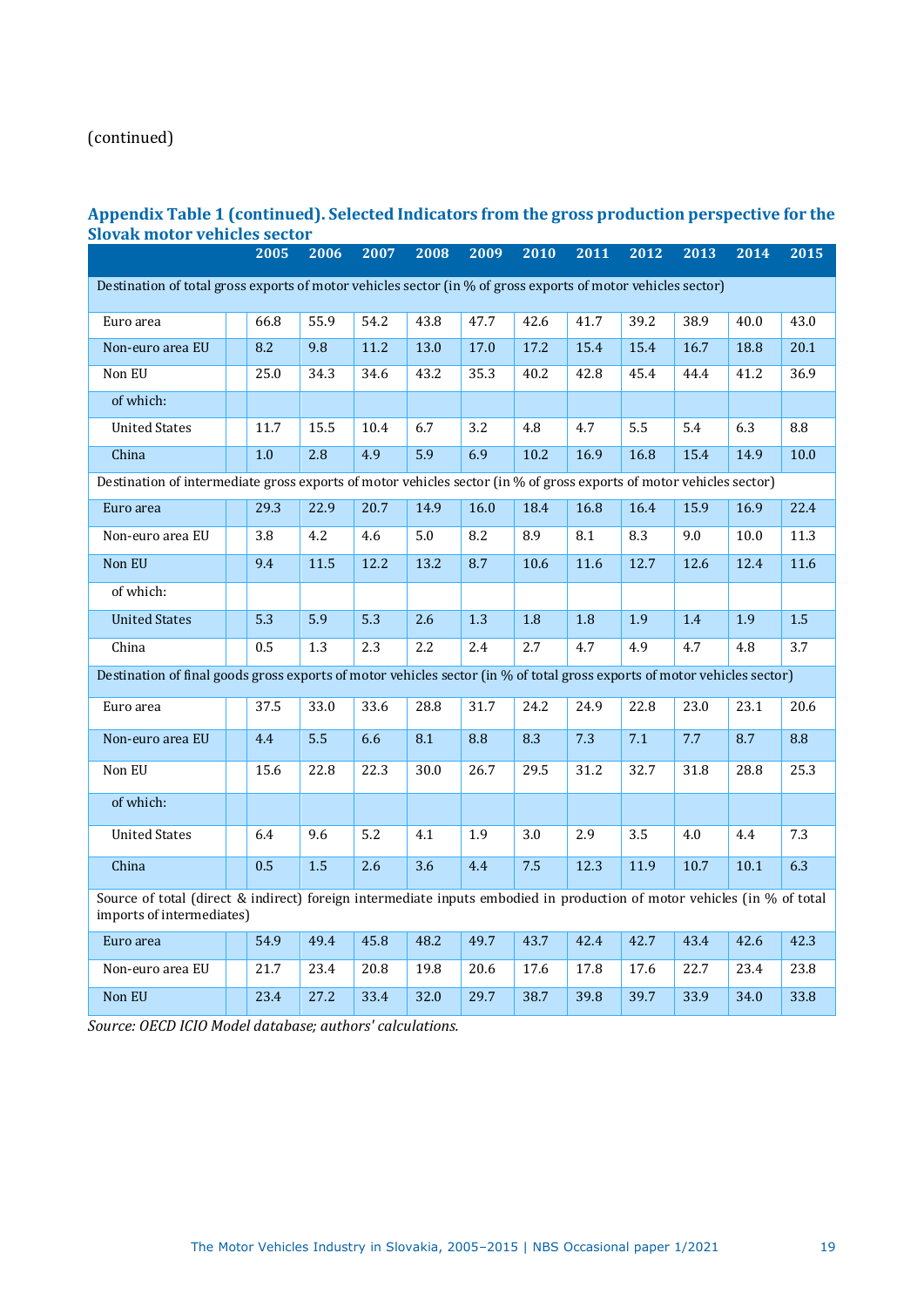#### **Appendix Table 2. Selected Indicators from the value added perspective for the Slovak motor vehicles sector**

| emens sector                                                                                                                                                                              | 2005 | 2006 | 2007 | 2008    | 2009    | 2010    | 2011 | 2012 | 2013 | 2014 | $20\overline{15}$ |
|-------------------------------------------------------------------------------------------------------------------------------------------------------------------------------------------|------|------|------|---------|---------|---------|------|------|------|------|-------------------|
| (Direct) value added in<br>motor vehicles sector (in %<br>of gross output of motor<br>vehicles sector)                                                                                    | 19.6 | 17.9 | 18.5 | 17.0    | 23.5    | 22.1    | 21.3 | 19.2 | 19.2 | 20.5 | 20.7              |
| (Direct) value added in<br>motor vehicles sector (in %<br>of total value added in<br>Slovak economy)                                                                                      | 3.2  | 3.3  | 4.1  | 3.6     | 3.8     | 4.6     | 5.3  | 5.5  | 5.6  | 6.0  | 6.6               |
| (Indirect) domestic value<br>added in intermediate<br>inputs used in production<br>of motor vehicles (in % of<br>gross output of motor<br>vehicles sector)                                | 14.9 | 13.8 | 15.4 | 17.9    | 20.7    | 20.3    | 19.0 | 20.2 | 20.0 | 20.1 | 19.8              |
| (Indirect) domestic value<br>added in intermediate<br>inputs used in production<br>of motor vehicles (in % of<br>domestic intermediate<br>inputs used in production<br>of motor vehicles) | 50.7 | 50.1 | 51.1 | 55.9    | 62.4    | 58.7    | 54.7 | 54.4 | 54.5 | 55.8 | 53.1              |
| (Indirect) domestic value<br>added in intermediate<br>inputs used in production<br>of motor vehicles (in % of<br>total value added in Slovak<br>economy)                                  | 2.4  | 2.6  | 3.4  | 3.7     | 3.3     | 4.2     | 4.7  | 5.8  | 5.9  | 5.8  | 6.3               |
| Direct & Indirect value<br>added in production of<br>motor vehicles (in % of<br>total value added in Slovak<br>economy)                                                                   | 5.6  | 5.9  | 7.6  | 7.3     | 7.1     | 8.8     | 10.0 | 11.2 | 11.5 | 11.8 | 13.0              |
| Backward linkage (Foreign<br>value added in exports in %<br>of gross exports of motor<br>vehicles)                                                                                        | 65.6 | 68.4 | 66.0 | 65.1    | 55.9    | 57.6    | 59.7 | 60.5 | 60.8 | 59.4 | 59.6              |
| Forward linkage (Export<br>value added used in third<br>countries in % of gross<br>exports of motor vehicles)                                                                             | 5.5  | 4.3  | 4.6  | 3.3     | 5.0     | 5.8     | 5.9  | 5.7  | 5.7  | 6.4  | 7.8               |
| GVC participation index (in<br>% of gross exports of motor<br>vehicles)                                                                                                                   | 71.1 | 72.7 | 70.6 | 68.5    | 60.9    | 63.4    | 65.5 | 66.2 | 66.5 | 65.8 | 67.3              |
| Length of GVC Total                                                                                                                                                                       | 3.1  | 3.2  | 3.2  | 3.2     | 3.0     | 3.1     | 3.2  | 3.2  | 3.2  | 3.1  | 3.1               |
| Domestic part of length of<br><b>GVC</b>                                                                                                                                                  | 1.4  | 1.4  | 1.5  | $1.5\,$ | $1.5\,$ | $1.6\,$ | 1.6  | 1.6  | 1.6  | 1.6  | $1.6\phantom{0}$  |
| International part of length<br>of GVC                                                                                                                                                    | 1.7  | 1.8  | 1.8  | 1.7     | 1.4     | $1.5\,$ | 1.6  | 1.6  | 1.6  | 1.6  | $1.5\,$           |
| Distance to final demand<br>Total                                                                                                                                                         | 2.0  | 1.9  | 1.9  | $1.8\,$ | $1.8\,$ | 1.9     | 1.9  | 2.0  | 2.0  | 2.0  | 2.2               |

*Source: OECD ICIO Model database; authors' calculations.*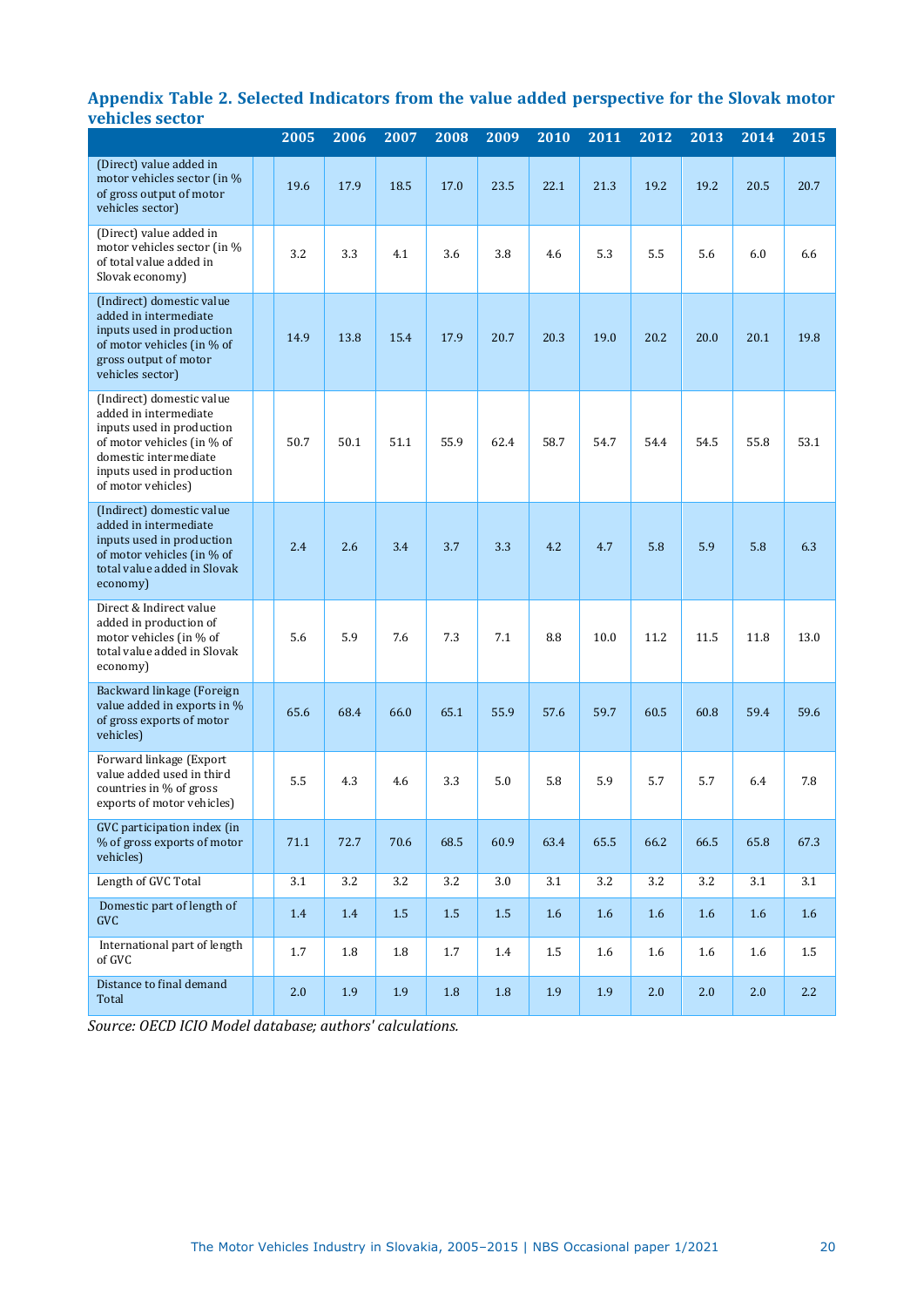#### **Appendix Table 3. Regressions on time trends in selected indicators of the Slovak motor vehicles sector**

| <b>Dependent variable</b>                                                                         |  | <b>Constant</b> |       | <b>TIME</b> |            | <b>TIMESQ</b> |            | <b>Adjusted</b><br>$R -$<br><b>Squared</b> | $\mathbf{F}$<br>statistic |        |
|---------------------------------------------------------------------------------------------------|--|-----------------|-------|-------------|------------|---------------|------------|--------------------------------------------|---------------------------|--------|
| Gross output of motor vehicles<br>sector                                                          |  | 6.2955          |       | 0.5887      |            |               |            | 0.7879                                     | 38.15                     | $***$  |
| (in % of gross output of entire<br>Slovak economy)                                                |  | (0.6465)        | $***$ | (0.0953)    | $***$      |               |            |                                            |                           |        |
| Share of final goods in gross<br>output of motor vehicles sector<br>(% )                          |  | 46.0271         |       | 3.5844      |            | $-0.3467$     |            | 0.7000                                     | 12.67                     | $***$  |
|                                                                                                   |  | (2.5783)        | $***$ | (0.9875)    | $***$      | (0.0802)      | $***$      |                                            |                           |        |
| Domestic sales of motor<br>vehicles sector<br>(in % of gross output of motor<br>vehicles sector)  |  | 30.6407         |       | $-2.4970$   |            | 0.2182        |            | 0.3639                                     | 3.86                      | $\ast$ |
|                                                                                                   |  | (2.5752)        | $***$ | (0.9863)    | $**$       | (0.0801)      | $\ast\ast$ |                                            |                           |        |
| Gross exports of motor vehicles<br>sector (in % of total gross                                    |  | 15.8817         |       | 1.1363      |            |               |            | 0.9370                                     | 149.85                    | $***$  |
| exports of Slovakia)                                                                              |  | (0.6296)        | $***$ | (0.0928)    | $***$      |               |            |                                            |                           |        |
| Gross exports of intermediate<br>(in % of gross)<br>goods                                         |  | 31.3979         |       | $-1.7387$   |            | 0.1571        |            | 0.8139                                     | 22.87                     | $***$  |
| output of motor vehicles<br>sector)                                                               |  | (0.7880)        | $***$ | (0.3018)    | $***$      | (0.0245)      | ***        |                                            |                           |        |
| Domestically-sourced<br>intermediate inputs used to<br>produce motor vehicles (in % of            |  | 25.9780         |       | 1.7911      |            | $-0.0698$     |            | 0.8980                                     | 45.03                     | $***$  |
| gross output of motor vehicles<br>sector)                                                         |  | (1.1815)        | $***$ | (0.4525)    | $***$      | (0.0367)      | $\ast$     |                                            |                           |        |
| (Indirect) domestic value added<br>in intermediate inputs used in<br>production of motor vehicles |  | 1.9105          |       | 0.4130      |            |               |            | 0.9418                                     | 162.74                    | $***$  |
| (in % of total value added in<br>Slovak economy)                                                  |  | (0.2196)        | $***$ | (0.0324)    | $***$      |               |            |                                            |                           |        |
| Direct & Indirect value added in<br>production of motor vehicles                                  |  | 4.5471          |       | 0.7552      |            |               |            | 0.9502                                     | 191.80                    | $***$  |
| (in % of total value added in<br>Slovak economy)                                                  |  | (0.3699)        | $***$ | (0.0545)    | $***$      |               |            |                                            |                           |        |
| GVC participation index (in %<br>of gross exports of motor                                        |  | 76.1007         |       | $-3.1990$   |            | 0.2222        |            | 0.5215                                     | 6.45                      | $**$   |
| vehicles)                                                                                         |  | (2.6222)        | $***$ | (1.0043)    | $\ast\ast$ | (0.0815)      | $\ast\ast$ |                                            |                           |        |
| Backward linkage (Foreign<br>value added in exports in % of<br>gross exports of motor             |  | 70.8960         |       | $-2.8480$   |            | 0.1712        |            | 0.5000                                     | 6.00                      | $**$   |
| vehicles)                                                                                         |  | (3.0795)        | $***$ | (1.1795)    | $***$      | (0.0957)      |            |                                            |                           |        |
| Forward linkage (Export value<br>added used in third countries in                                 |  | 5.2047          |       | $-0.3510$   |            | 0.0510        |            | 0.6557                                     | 10.52                     | $***$  |
| % of gross exports of motor<br>vehicles)                                                          |  | (0.7470)        | $***$ | (0.2861)    |            | (0.0232)      | $\ast$     |                                            |                           |        |
| Length of GVC Total                                                                               |  | 3.1650          |       | $-0.0021$   |            |               |            | $-0.1024$                                  | 0.07                      |        |
|                                                                                                   |  | (0.0529)        | $***$ | (0.0078)    |            |               |            |                                            |                           |        |
| Domestic part of length of GVC                                                                    |  | 1.4156          |       | 0.0198      |            |               |            | 0.8789                                     | 73.56                     | $***$  |
|                                                                                                   |  | (0.0156)        | $***$ | (0.0023)    | $***$      |               |            |                                            |                           |        |
| International part of length of<br><b>GVC</b>                                                     |  | 1.7494          |       | $-0.0218$   |            |               |            | 0.3504                                     | 6.39                      | $**$   |
|                                                                                                   |  | (0.0586)        | $***$ | (0.0086)    | $**$       |               |            |                                            |                           | $***$  |
| Distance to final demand Total                                                                    |  | 2.0757          |       | $-0.0959$   |            | 0.0094        |            | 0.7539                                     | 16.32                     |        |
|                                                                                                   |  | (0.0628)        | $***$ | (0.0240)    | $***$      | (0.0020)      | $***$      |                                            |                           |        |

*Note: Figures in parentheses are standard errors. \*\*\*, \*\*, \* denote significance at 1%, 5%, and 10% level.*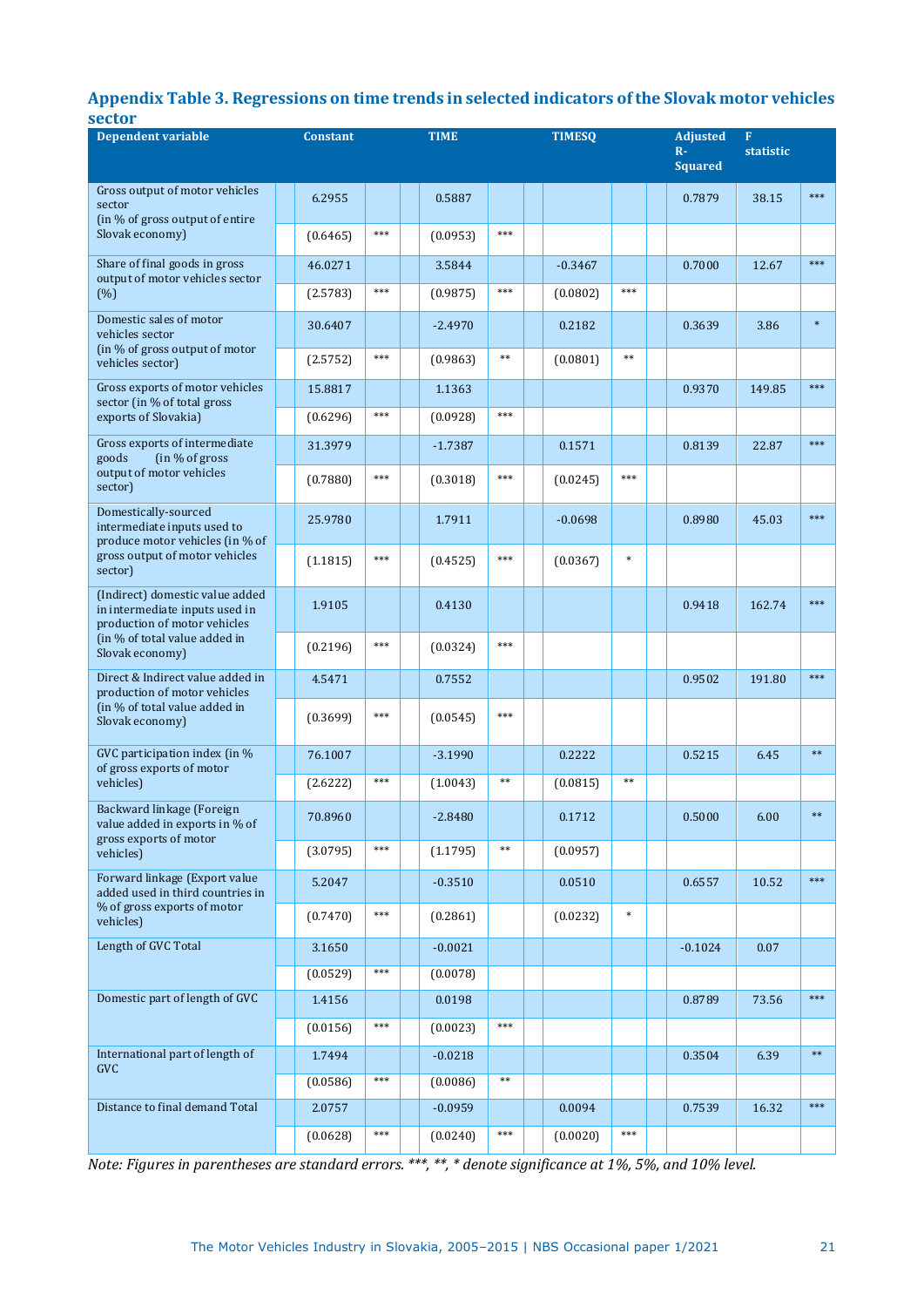## Annex I. Using the Inter-Country Input-Output (ICIO) model database

In the ICIO model, the relationship between gross output X and final demand Y is given by

 $X = B * Y$ 

where *B* is the well-known (global) Leontief inverse matrix and relationship between value added Va, and final demand is given by

$$
Va=\widehat{V}*B*Y
$$

where  $\hat{V}$  is a diagonal matrix with sectors' value added coefficients in its diagonal.

Matrix  $\hat{V} * B$  is crucial in the calculation of the country's origin of value added for variables that are listed in Figure 1 of the main text.

To calculate the origin of the *Va* in inputs of the Slovak automotive sector we use the matrix

$$
\hat{V} * B * INFO
$$

where *INP* is a diagonal matrix with inputs to Slovak automotive sector from all domestic and foreign sectors on its diagonal.

Calculation of origin of the *Va* of exports of the automotive sector rests on the matrix

#### $\hat{V} * B * EXP$

where *EXP* is a diagonal matrix with total export of each domestic and foreign sector on its diagonal.

The origin of the *Va* of the Slovak automotive sector´s final demand can be determined from the matrix

 $\hat{V} * B * Y$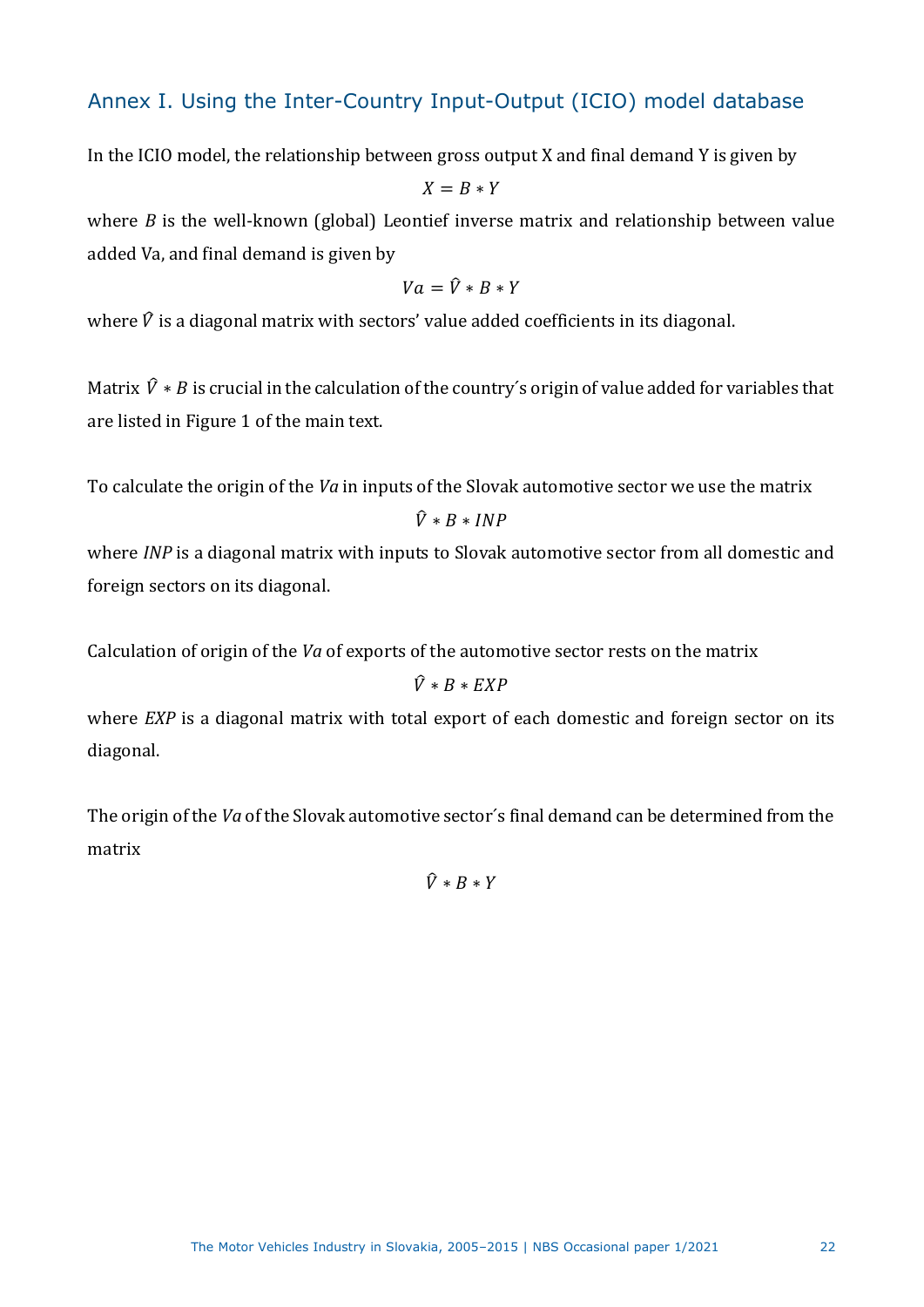## Annex II. Measuring the length of GVC and distance to final demand

This annex sets out the methodology for the calculation of the indices for the length of global value chains (GVC) and distance to final demand. The length of GVC reflects the number of stages involved in the entire production process between the primary inputs in a countrysector pair to the final product in another country-sector pair. The distance to final demand indicates the position of the country in the value chain; i.e., it measures the number of stages still left before the goods produced by the industry reach the final consumer. We follow the methodology proposed by Antràs et al. (2012), Fally (2012) and Wang et al. (2016).

The accounting framework

The average production length of value added from sector *i* of country *s* to the final product of sector *j* in country *r* can be computed from the matrix

$$
PLvy = \frac{\hat{V} * B * B * \hat{Y}}{\hat{V} * B * \hat{Y}}
$$

where *B* is the well-known (global) Leontief inverse matrix, and  $\hat{V}$  and  $\hat{Y}$  are diagonal matrices with sectors' value added coefficients and final demand, respectively, in their diagonals.

The elements of the matrix  $P L v y$  are

$$
p\ell v y_{ij}^{sr} = \frac{v_i^s \sum_{tk} b_{ik}^{st} b_{kj}^{tr} y_j^r}{v_i^s b_{ij}^{sr} y_j^r}
$$

The numerator  $v_i^s \sum_{tk} b_{ik}^{st} b_{kj}^{tr} y_j^r$  is the total output generated by the production chain from sector *i*'s value added in country *s* and finally absorbed by the final product of sector *j* in country *r.* The denominator  $v_i^s b_{ij}^{sr} y_j^r$  is the total (direct and indirect) value added of sector *i* in country *s* embodied in the final product produced by sector *j* of country *r*.

Thus, the length of a production chain  $\mathit{plvy^{sr}_{ij}}$  signifies the number of times a value added is counted as output in the production chain, from the first time it is used as the primary input of a country/sector (*s, i*) until it is absorbed by a final product of a country/sector (*r, j*).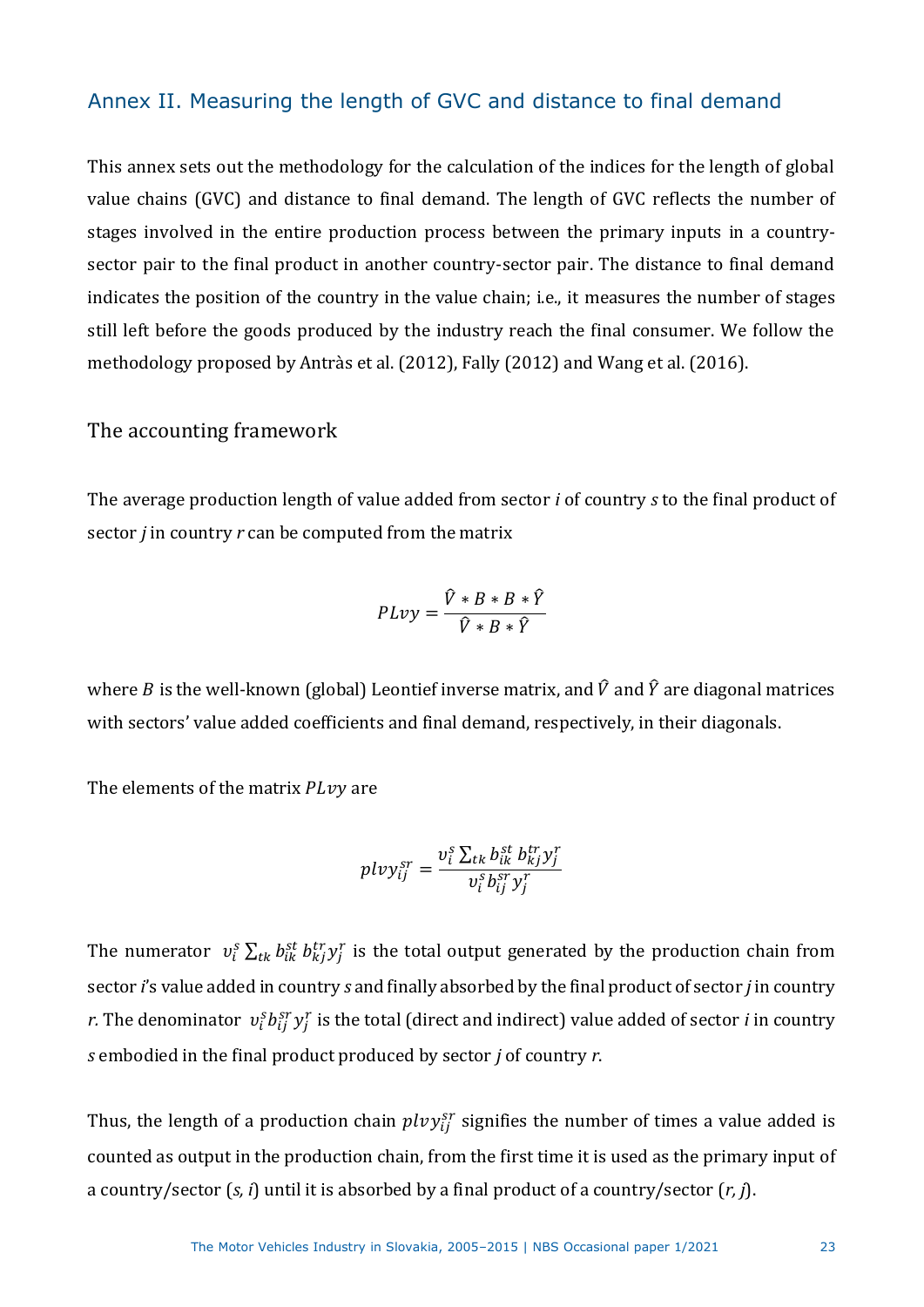The matrix  $P L v y$  enables us to construct the indices for the length of GVC and distance to final demand.

#### Measuring the length of GVC index

Aggregating matrix *PLvy* along the column *(r, j)* over value-added from all sectors *i* of country *s* that have contributed to the final goods and services produced by sector *j* of country r, we obtain the average production length measure of sector  $j$  in country  $r - D_j^r$ , based on backward linkage. By matrix manipulation, it can be shown that  $D_{j}^{r}$  is the sum of elements on the column *(r*, *j)* of Leontief inverse matrix *B*:

$$
D_j^r = \sum_{si} b_{ij}^{sr}
$$

The sum along the columns of the Leontief inverse matrix equals the total value of inputs generated by a unit of final product produced in a particular sector. Therefore, index *D* measures total intermediate inputs generated by a unit value of a particular final product throughout all upstream sectors in the economy, which the literature usually refers to as the footprint of final goods and services. The longer is the production chain, the greater is the number of upstream production stages that a particular final product has in the economy.

## Measuring the distance to final demand index

Aggregating matrix  $P L v y$  along the row  $(s, i)$  over all products *j* of country *r*, we obtain the total average production length of value added generated in sector *i* of country *s*, i.e., the average production length measure of sector *i* in country  $s-U_i^s$ , based on forward linkage. By matrix manipulation, it can be shown that  $U_i^s$  is the sum of elements on the row (*s*, *i*) of a matrix  $G =$  $\hat{X}^{-1} * B * \hat{X}$  (called Ghosh inverse<sup>7</sup>):

$$
U_j^r = \sum_{rj} g_{ij}^{sr}
$$

<sup>7</sup>Ghosh, A. 1958. Input-output approach in an allocation system. *Economica* 25: 58-64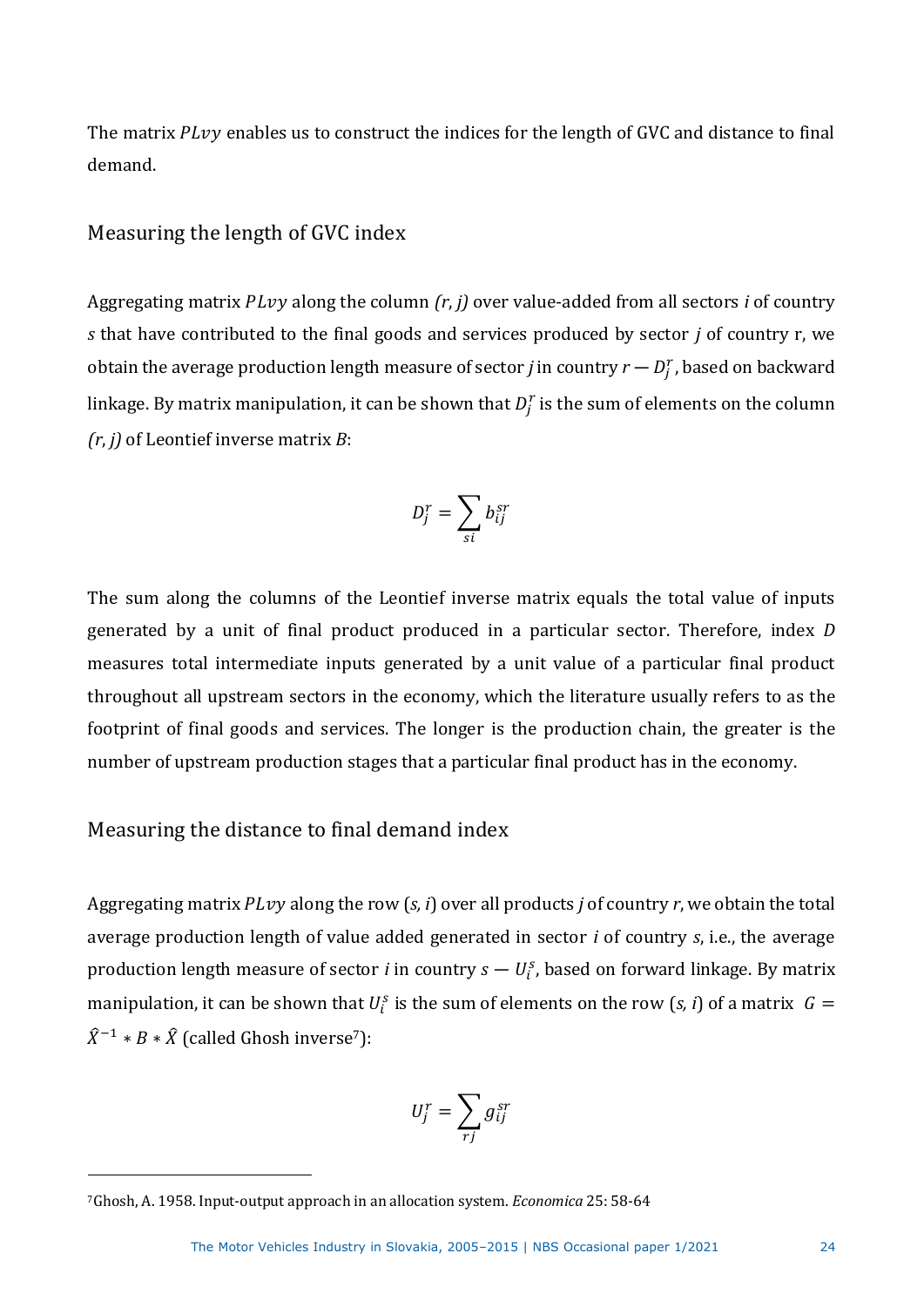It is the sum along the rows of the Ghosh inverse matrix, which equals the total value of gross outputs that are related to one unit of value added created by primary inputs from a particular sector. Thus, the index U measures total gross outputs generated by one unit of value added at the sector level, which are the footprints of each sector's value added in the economy as a whole. The longer is the production chain, the greater is the number of downstream production stages that a sector's value added is counted as gross output in the economy.